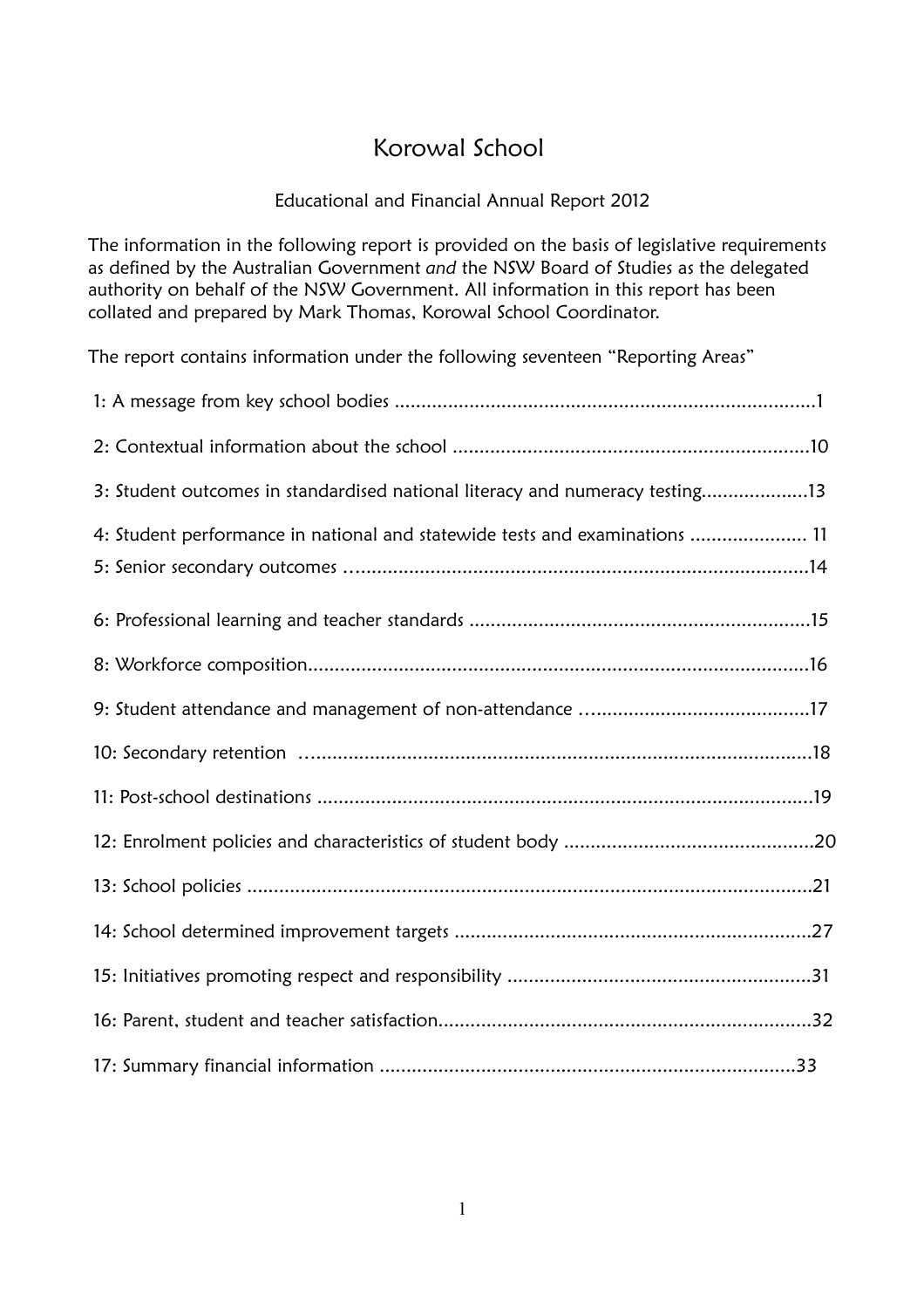## 1. A message from key school bodies

## **Coordinators Report AGM 2012 - 15th May 2013**

Unfortunately Mark is not able to be here tonight as he is recovering from illness. On behalf of all of us, I wish Mark a speedy recovery. I find myself in the privileged position of recounting the events of 2012 and offering expressions of thanks to all concerned.

By the start of 2012 we had become quite comfortable and established in our Hazelbrook home which meant that we were able to bring our minds to positioning ourselves for the future. 2012 saw the establishment of the foundations for exciting new programs as we defined our educational initiatives for implementation in 2013.

There are some who say that education is really only about about literacy and numeracy, which all schools do equally well, so why choose Korowal?

The importance of education for all children in Australia has been both on the political agenda and at the heart of many family conversations for a few years now, as Australian students test results are compared to both 'like' schools on the Myschools website, and neighbouring countries in the international arena. As parents, we all want the best possible educational experience for our children and so the agenda can be both personal and political. We have been reflecting upon these two significant questions: What makes Korowal unique in this changing landscape? What is of core value and what is open to change?

Our families who have chosen Korowal for their children's education have made a considered choice. The debate about funding for private schools and the implementation of Gonski's recommendations is very much alive at a time when the economy is feeling pressured. So why and how do we survive this undulation?

The answers are the same as they have always been; because we place relationships between students and staff at the centre of our thinking, because we foster a love of learning and inquiry, because we take the time to learn about ourselves as well as others, because we educate the whole person and not just teach particular skill sets, because we are small in scale and huge in creativity, because we have an extra-ordinary staff and committed community, because we are truly independent and have significant input from parents and staff at the school council level, because we are secular and inclusive.

It is with deep gratitude that we announce that our school Coordinator, Mark Thomas, secured funding under the Empowering Local Schools Program for us to scrutinise our mechanisms and review and renew structures and procedures. This funding will enable us to employ a consultant to conduct a 360 Profile on the school, with particular attention being brought to governance, management, staff professional review and professional development program and community engagement mechanisms. We will be employing Jayne Ansin of Pivotal Consulting to conduct this review. We are keen for Jayne to explore the relationship between community perceptions and reality.

In 2012 we finalised a staff Professional Review model which will be implemented on a trial basis early in 2013. This will accompany a comprehensive Staff Development Program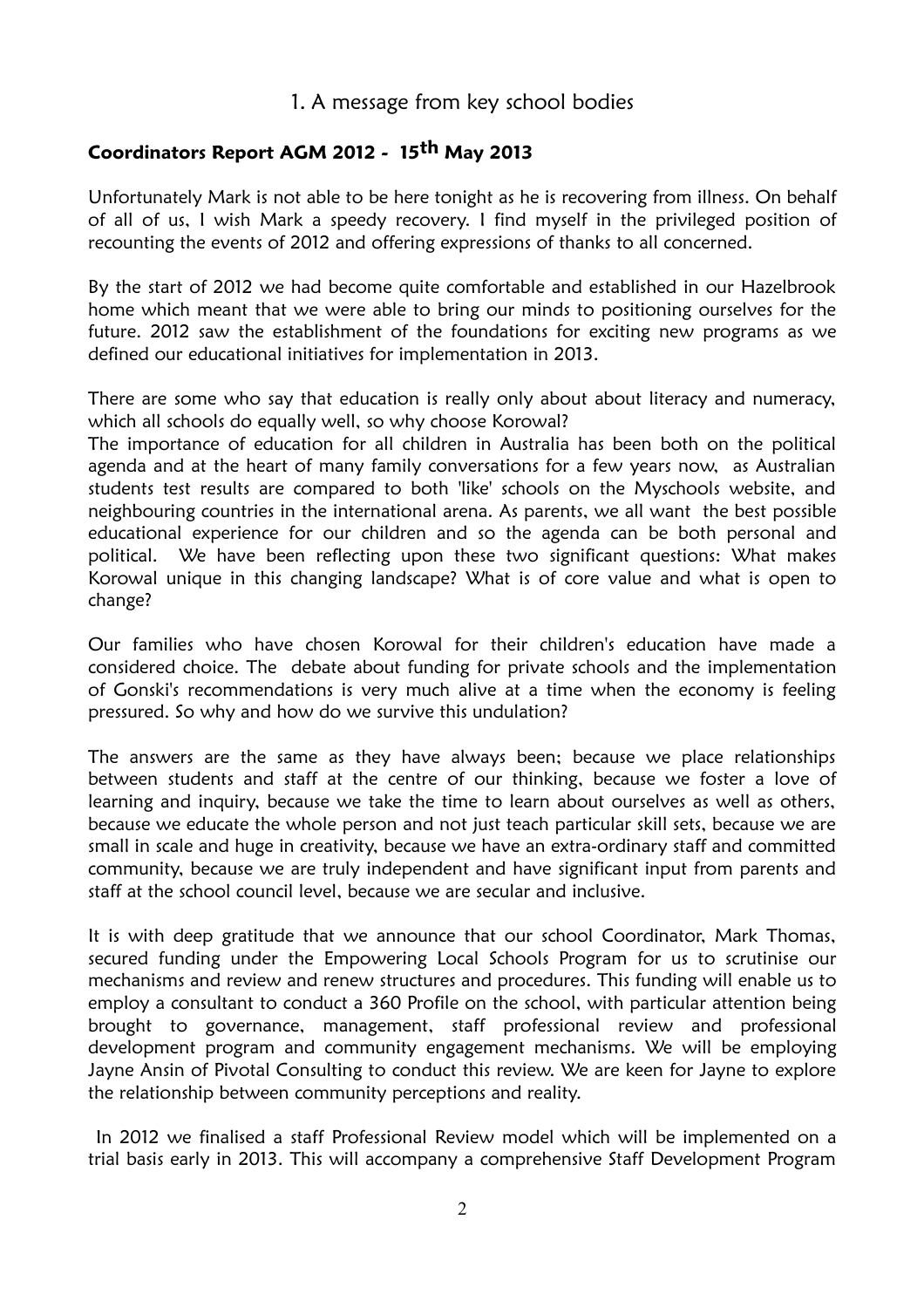called the Appretio, with a focus being brought to goal setting and opportunities for each staff member to nominate areas for professional development. Currently three of our staff are undertaking their Masters degrees in Education and/or Leadership.

We see our measures of success in the playground, in the classroom, at the Korowal fair, in the inter-schools sporting events which our students attend, in music and drama performances, in the relationships between students and staff, as well as students and students, in their willingness to cooperate, in their academic endeavours and achievements, in their mindfulness and kindness, in their HSC results. We see our success in the generosity of spirit shown by staff and the reciprocation of appreciation expressed by students. We also see our success through the support and interest shown by ex-students and ex-families in attending Korowal events. We take great pride in our students capacity to look us in the eye and give an honest and considered opinion.

In 2012 the school community was busy with several major events. On the  $10<sup>th</sup>$  March we were honoured to have Aunty Carol Cooper and Senator Doug Cameron officially open Korowal at Hazelbrook. We also had our school fair later that year.

In a community service fundraising project initiated by a year 10 student, Anna, we had the opportunity for our students to perform at the Clarendon in Katoomba. We were overwhelmed by their desire to participate and the support shown by their families. The performances took 4 hours! Drama and music were alive through out 2012, with several class concerts and the Year 6 graduation performance. The Years 9 and 10 Drama elective students performed 'Charlie and the Chocolate Factory' for the primary school, Pathways Drama performed 'A Midsummers Nights Dream', and then stunned us with their HSC monologues, scripts, designs and group performances. At HSC level the Drama results were outstanding with 6 students receiving top band marks. Senior students again willingly performed at the Lawson Festival and the 'Carols in The Park' Christmas event at Hazelbrook. They represent us so well! We are privileged to have Cairo Gawne in Drama and Kim Poole as our resident musician/Music teacher.

Supporting them, the Korowal Studios have been very successful in providing fine teaching and tutoring to our students. At the end of 2012 we converted a garage into a new Studio with money raised by the Studios. We will continue to expand the offerings to students through funds raised. The Studio teachers support all of the musical events in the school, and several teachers and students provided the entertainment for the Korowal Fair. As tribute to the ongoing generosity given by Neill, our resident drums, sax and clarinet teacher, our final event for the year was a fundraising evening for Neil Duncan and his family. This evening captured all that is wonderful about Korowal. People gathered to have fun, gave generously, danced happily and enjoyed the sense of community.

We did not apply for any special projects funding in 2012 as we are continuing to manage the projects for which we have existing funding. 2012 was a time of settling into what we have, the new hall and classroom extensions completed in 2012.

Our enrolments started the year stronger than we finished, and this appears to be the pattern in the private schools sector. On reflection, we have felt the impact of down sizing in the government employment sector. We also believe that parents are making considered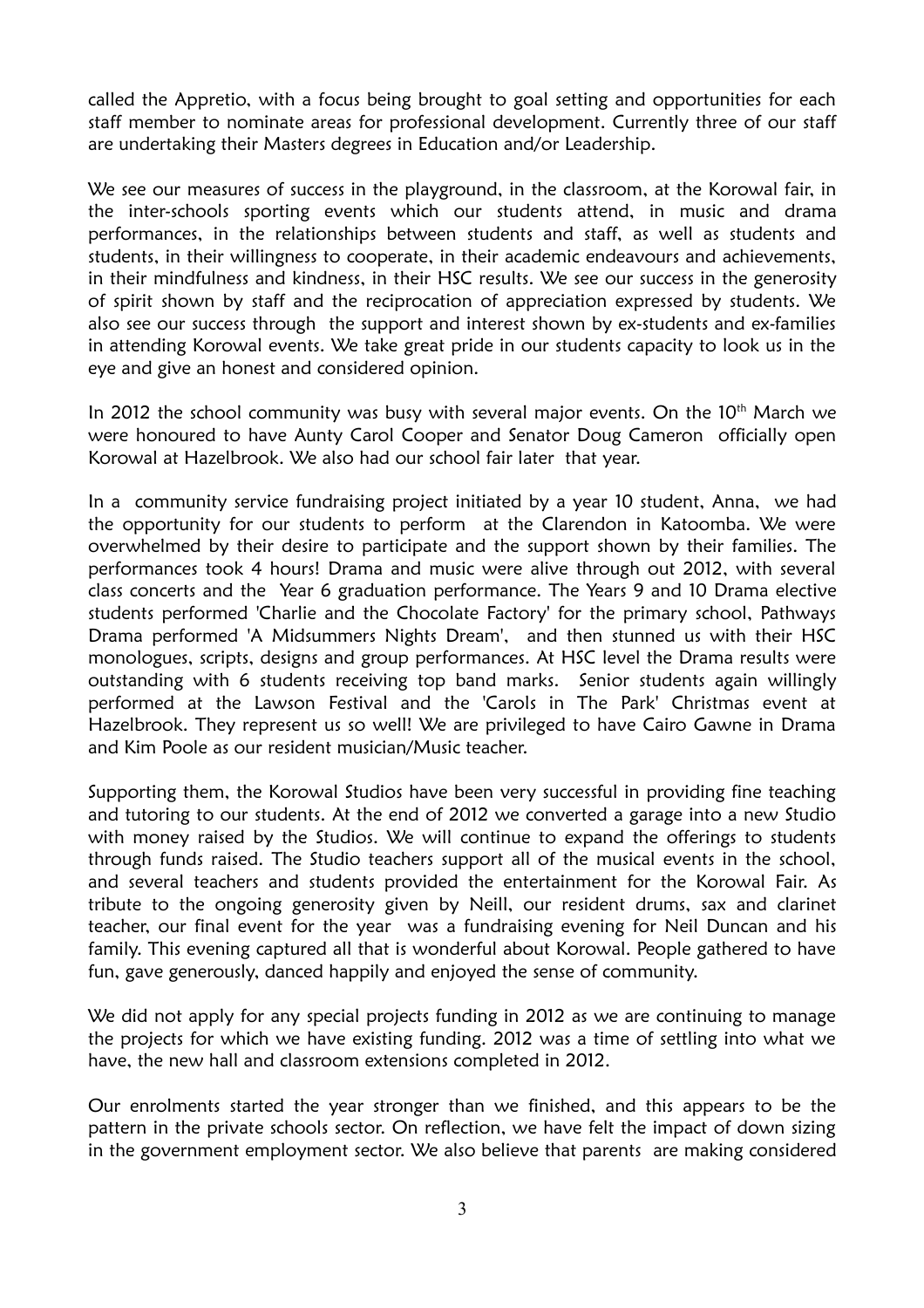decisions about investing in education for the duration of their child's education. Again we ask, why Korowal? How are we unique? Our response to these questions has seen the galvanising of commitment to the educational initiatives we are now implementing.

We are looking to our strengths and bringing further resources to these areas. In staff Professional Development sessions we have embraced the Philosophy in Schools Program, and the whole staff are being trained by Professor Phil Cam in integrating philosophy into our teaching. We have begun a program in the high school called 'Brain Compatible Learning', presented by David Harris, which draws upon the latest understandings from neuroscience of how our brain works. The students are being taught how to identify the style of learner they are and take further responsibility for their own learning through collaboration with their teachers. Staff, students and parents are being offered the opportunity to skill ourselves with the same language of learning through workshops and PEP Talks.

We need to let the greater Blue Mountains community know what happens at Korowal now, in 2013. The way we have approached education at Korowal since 1978 gives us a depth of experience and knowledge that could become a part of the greater educational picture. We want the world to know we exist and that school communities can create their own visions of sustainability and endurance. The year ahead will be interesting in seeing how we develop relationships with the wider national and international education community. Also of interest will be the opportunities provided by the national curriculum which is due to commence in 2014, but has required considerable preparation from 2012.

We continue to actively seek enrolments from students in the Asian region as part of our relationship building commitment with our regional neighbours. Last year we had visiting students from Chile and Japan. This year we welcome Yuya from Japan, and we will have exchange student Judith Henschell from Germany inTerm 3.

We are managing the challenge for all independent schools as we develop mechanisms for ensuring continuity of educational processes and practices as new staff enter and older staff leave or retire from the school.

Last year we farewelled two longstanding members of our high school staff. Shoba Kalos and Simon O'Brien. Shoba had taught English for over 12 years and had recently been a Pathways Coordinator. Shoba is now exploring Aboriginal Education and was, until recently, working in Alice Springs. Simon has taught Maths at Korowal for 7 years and decided to accept a 12 month leave position in a school in Bathurst. Both the students and staff are enormously grateful to Shoba and Simon for their commitment to us, their passionate teaching and professionalism. In their place for this year we have welcomed Kelly Scott and Alison Winn. Fortunately for us also, Barbara Hall has returned for Junior History and Ancient History. At the end of 2011, Hilary Wale resigned from her position as Office Administrator. This was a sad farewell as Hilary had been a long standing support for us all. Susan and Cath carried the load for us until we were able to find suitable replacements. Fortunately for us, we did, and so we welcomed Mel as our Finance Officer and Bree as our office trainee.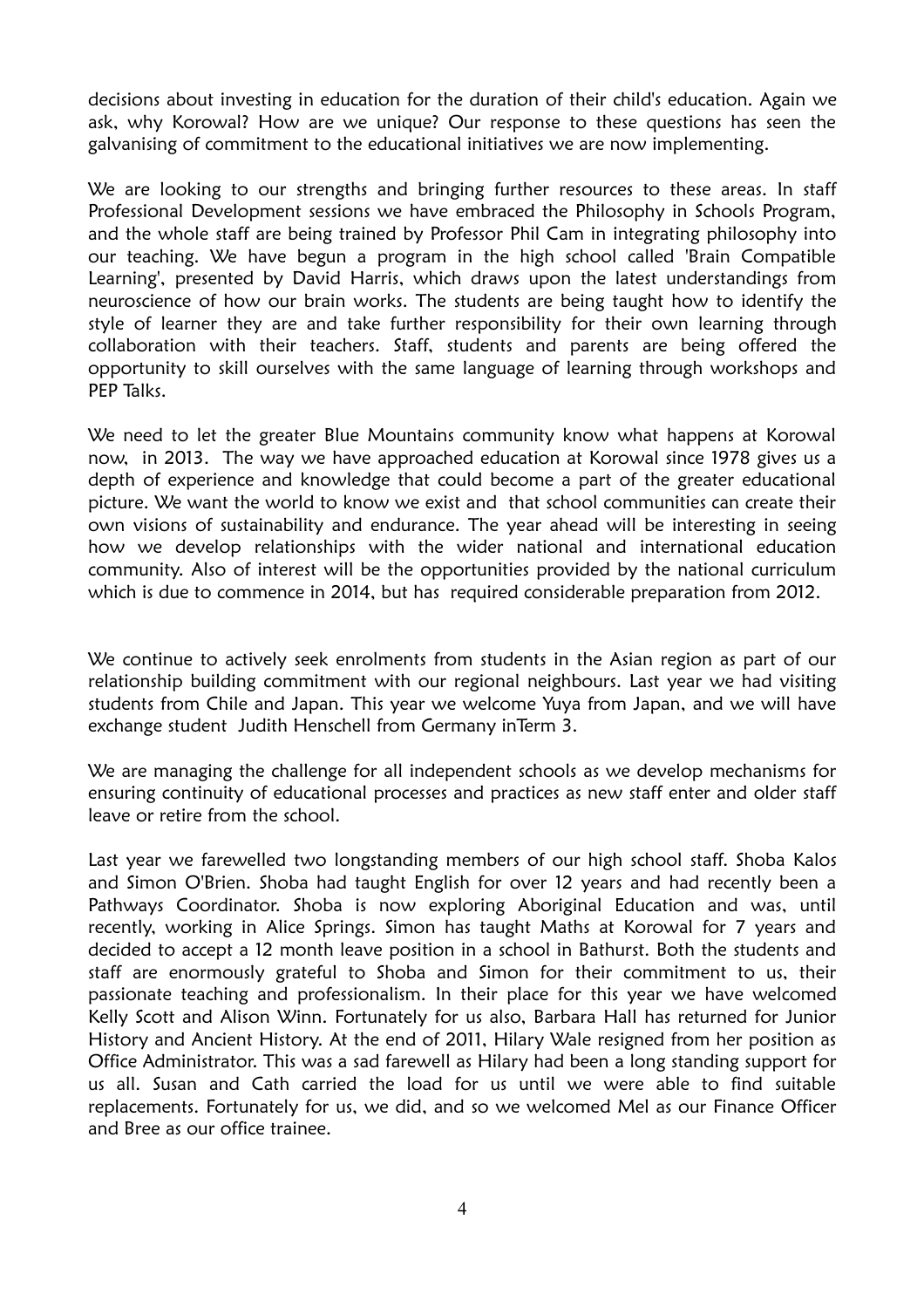At the end of 2012 Steve Garthwin stepped down from high school coordination in order to focus on teaching, in particular his HSC Science classes. Steve brought a great stability, consideration and focus to this role. Coordination requires strategic thinking, adaptability, compassion, understanding, organization, resilience and humour - all the qualities that Steve has in abundance. It is hard to hold boundaries between work and home in this role. We thank him enormously for giving his life to the school during that time, and hope that he is again finding time to enjoy his much loved bush walks.

In primary school, Denise resigned at end of 2011, after many years teaching Italian to PS students. She is a wonderfully calm, efficient and professional person whose skills were highly valued. As we were unable to find a teacher with the required skills and qualities to replace Denise, the teachers nominated an alternative program for teaching of language and culture which entailed focusing on a different culture and its language each term. This involved Cate Dudley: Italian, Yvonne :Nordic, Louise: Japanese, and Julie: Spanish. At beginning of year welcomed Talulah back from maternity leave, job sharing on Class 6 with Yvonne, then we farewelled her again at end of term 3. Thankfully Louise stepped in to replace her.

All who work at Korowal, whether in teaching, management or as support staff, do a remarkable job. Their role modelling for our students is second to none. They are the sustaining force of the school. We are keenly aware that we have a remarkable community and that we are yet to really create a significant place for our parents. We hope that 2013 sees the seeding of ideas for this to blossom in the future.

There are some people who need specific acknowledgement.

Annie Carment continues to dedicate her time and energy to us in marketing and communications. She is always available and this is a great support to us in getting the message out. Thank you for being so easy to work with and for your direct voice and efficiency Annie. Tracey Barrett again led the Korowal Fair efforts and sustenance for our Open Day. Amber Gaston and Paula Harvey continued to provide healthy food and smiling faces to us all in the canteen. Dawn Laurendet has been her bubbly self in the library and canteen. Cath Walker and Susan Pearce are the welcoming faces of reception. They took Bree and Mel under their wings. Bev Milner provided mentoring for Mel and continued to provide remarkable financial services to the school. Then there are the many volunteers who assist in the canteen, in the gardens at working bees, in the organisation of the Korowal fair. We wish to thank all of your for giving so much to Korowal and for enriching the students experience of school.

Secondly, the school executive. Mark Thomas has been School Coordinator for12 years this year and has seen us through a remarkable period of change. Without his commitment to the Korowal community and belief in this system of education, we would not be where we are today. A school which is small in scale still has the same number of tasks to be completed and compliances to be met as a large school. It has fewer people to share the load however, and therefore relies on the goodwill of the staff. Mark is totally committed to Korowal, and sets a challenging pace. We are also able to announce that we have reached the first 5 year goal in our financing of the school purchase agreement and have been able to renegotiate a revised loan agreement. This was achieved through very careful management, led by Mark! We hope that his recovery is speedy and look forward to his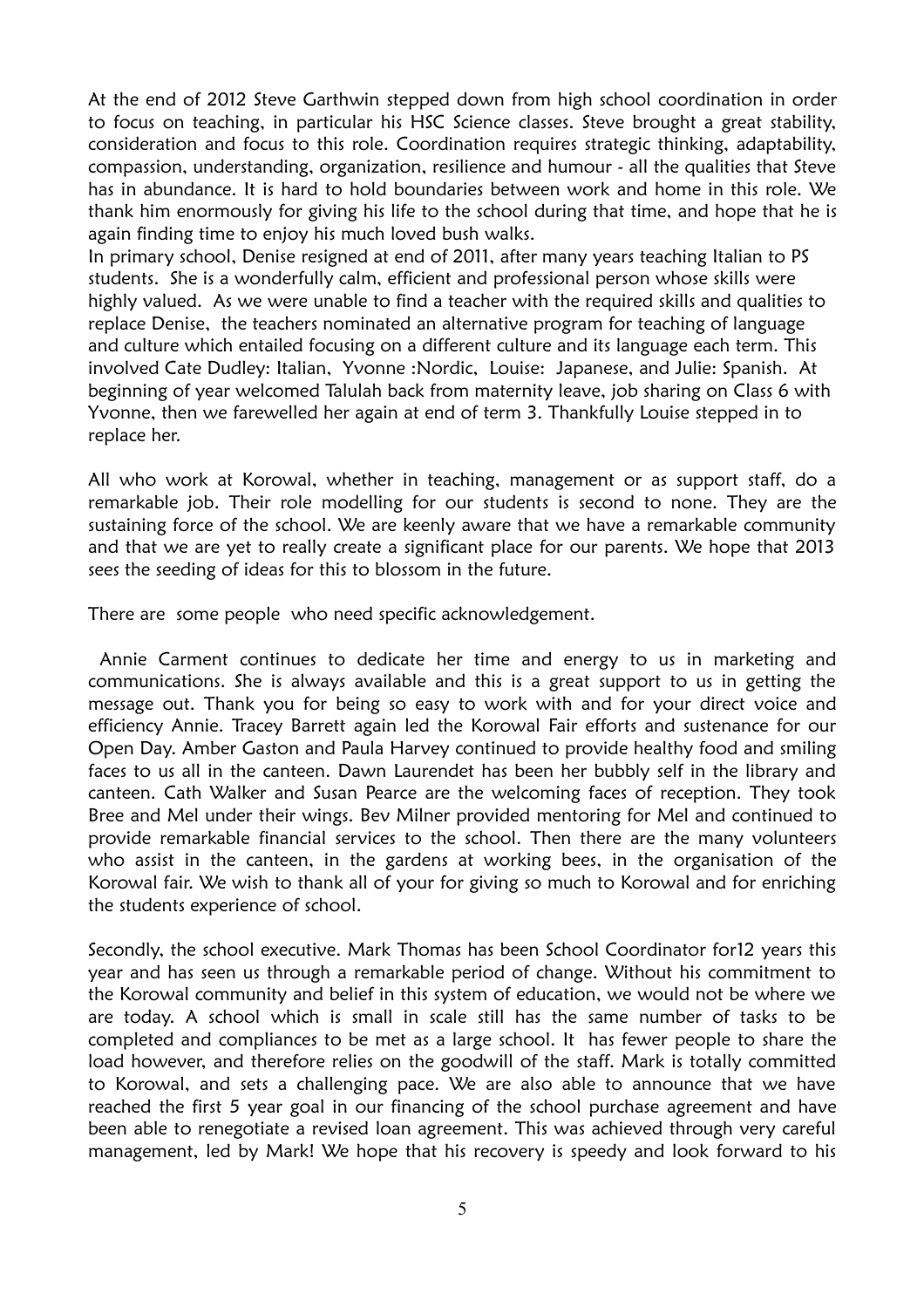return to the new position of Principal of Korowal. Nancy Oosterhoff has again led the primary school through a number of significant developments with grace and good humour. Nancy also brings a keen intellect and extraordinary commitment to the whole school picture in her role on the executive. She is always willing to embrace tasks and challenges as they arise. To both Mark and Nancy we offer undying thanks.

And now, to the teaching staff. As the educational landscape shifts it requires us all to remain light on our feet and open to change. The most significant attribute which all of our staff hold is their willingness to embrace change, and this keeps us in good stead for the future. We have a talented, intelligent, professional, compassionate, willing group of people in whose hands our children are held and nourished. We are eternally grateful to our teachers.

Finally, to the Korowal School Council. It is not only the educational matters that are in a state of flux, but also governance of schools. We have needed to call on a lot of time from our directors in the past 12 months as the global issues impact on enrolments. We offer a huge thank you to Greg Lucas, our chair, for his time and leadership. We also thank our parent directors, Mick Barrett, Vittorio Cintio, Rosemary Dillon, and teacher directors Steve Garthwin, Louise Dungate, Yvonne Edgren, Nancy Oosterhoff and Mark Thomas for their ongoing support.

It is a remarkable story that we have survived the past few years and that we are now in a position to flourish. This success is down to all of our parents, students, staff, alumni, and friends. Thank you for your support, your belief in us, and contributions. For as long as we can hold the balance between the heart and the mind we will make a difference in education.

Barbara Fitzgerald Acting School Coordinator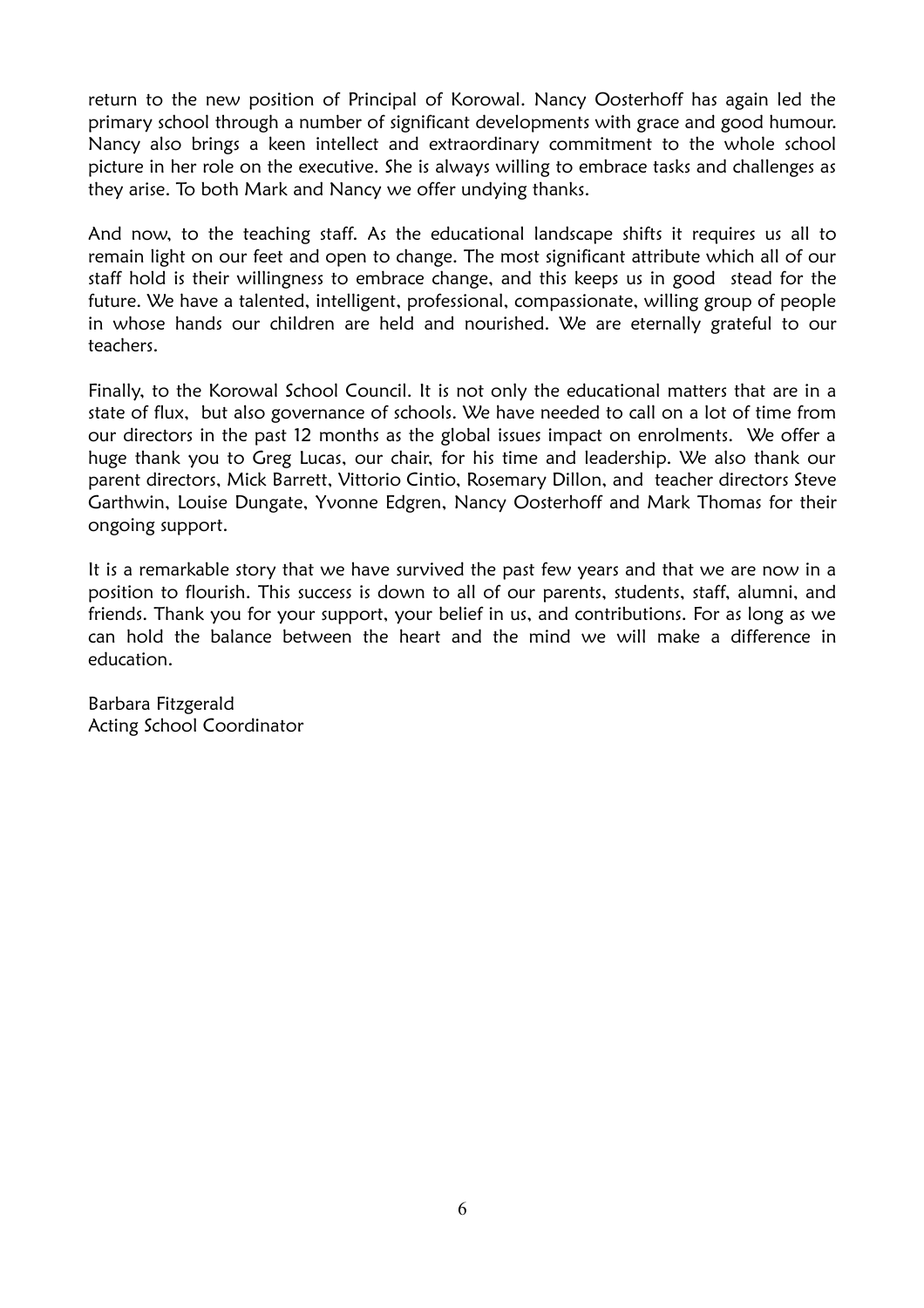### **Report from the Chair – Greg Lucas**

I would like to acknowledge that we are here tonight on the traditional lands of the Darug and Gundungurra peoples. Korowal acknowledges this and recognises the strength, capacity and resilience of past and present Aboriginal people in this region.

It is with immense pride that I present the Chair's report for this, our 35th Annual General Meeting. This is my first report as Chair, and it is only appropriate that I commence with a much-deserved thank you to our previous Chair, Rosemary Dillon. It is with sadness, but also understanding, that I note that this is Rosemary's last meeting as a Director of Korowal School Limited. Rosemary became Chair in 2009, and during her service to Korowal has consistently devoted a great deal of energy, enthusiasm and insight in to the management and governance of our School. Her legacy is not only a stronger and more focussed Board, but in the true Korowal way, she leaves each of us with the experience of having witnessed her echo the values of our School – compassion, tolerance, equity, respect, empathy, commitment, resilience and critical thinking – in the manner in which she performed her duties as a Board member and as Chair. Thank you.

On behalf of the entire Korowal School Board, I would like to express our thanks to:

- the entire Korowal School Community (teachers, support staff, parents, carers and students). It is always heartening to see our community rallying to support those members in need;
- Annie Carment for her dedication to managing (as well as doing the work 'at the coal-face') of the marketing of our school. Her energy and passion is an inspiration to us all;
- Tracy Barrett for her tireless work with our Korowal Fair which saw a much-need \$7,500 raised in 2012;
- Our superbly dedicated Executive team which throughout the year included Nancy Oosterhoff our Primary School Coordinator, Barbara Fitzgerald and Steve Garthwin our High School Coordinators and Mark Thomas our School Co-ordinator; &
- Bev Milner for her stewardship of the finances of Korowal. Her passion and professionalism do not pass unnoticed.

The past year has seen many new initiatives for our School. No doubt, our Co-ordinators Report will give each their due and proper embellishment. However, from a Board perspective a few of the salient achievements are summarised below:

- The adoption of the Carver model for governance of Korowal;
- An emerging understanding of the separation of governance and management I would like to take this opportunity to acknowledge that this is, in effect, organisational cultural change and, as such, can feel uncomfortable especially for the executive. Thank you for your devotion to the end goal, and I am certain that as this gains even more traction over the coming year, you will become even stronger advocates of this change;
- The successful renegotiation of our mortgage facility with our primary funders, Maurice Cooper and Kerry Mackenzie who have continued to display a supportive stance towards their association with our School during a period of financial difficulty;
- The development of a Strategic framework for the determination and monitoring of the achievement - of our goals. This is our 'Five Pillars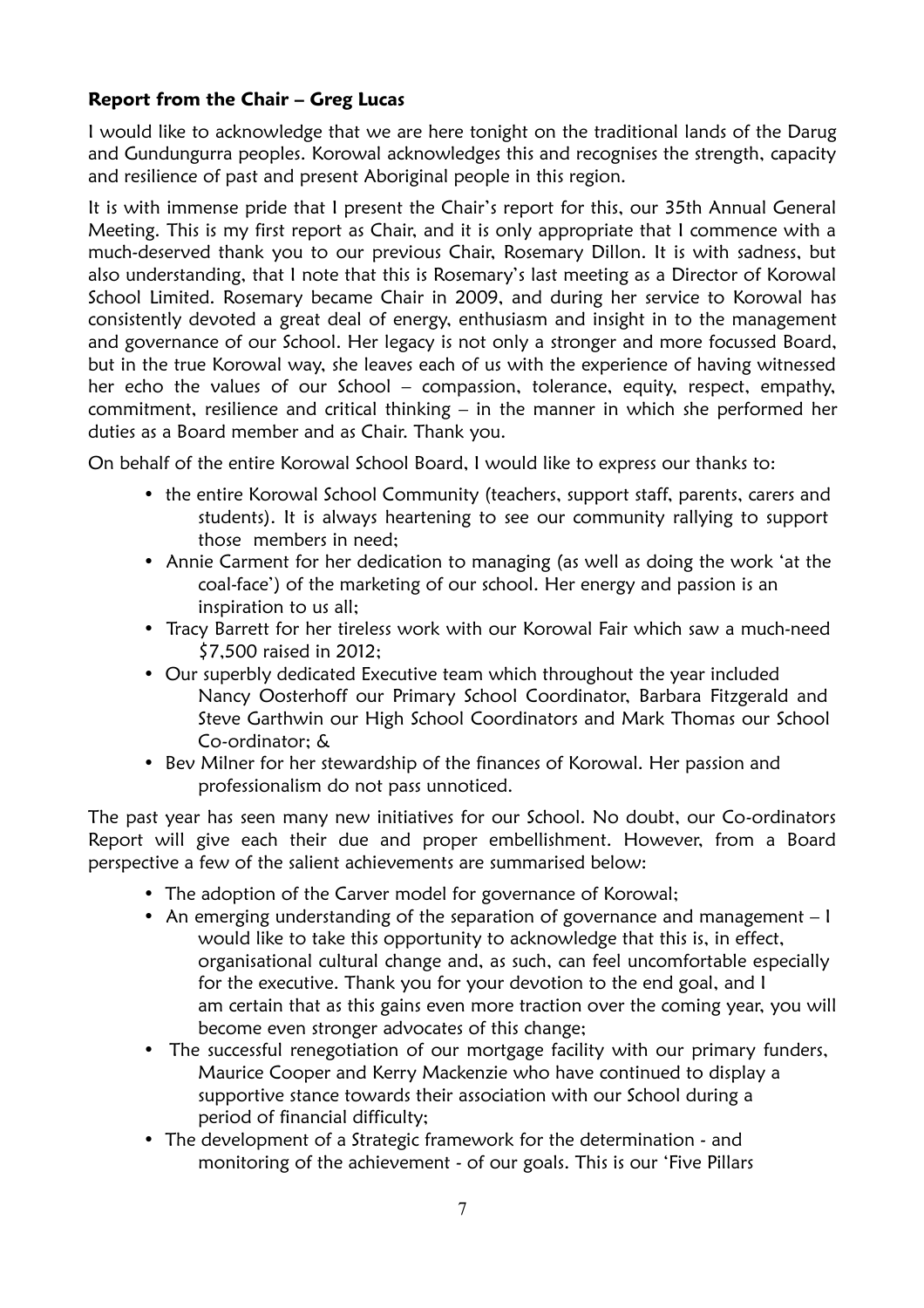of Korowal Model'. This, and our forward budget process will be finalised by October 2013;

- The securing of funding under the Empowering Local Schools Program for the engagement of external consultants and the Association of Independent Schools to critique and enhance the operational structure of our school. I would like to thank Mark Thomas for his proactiveness in sourcing these funds and Barb Fitzgerald for her carriage of these during her time as Acting Coordinator;
- The development of a Professional Development Program to foster continual improvement in our staff;
- The refinement of our proposed constitutional changes. A special thank you to Vittorio Cintio and Nancy Oosterhoff for their tireless work in this regard; &
- The Establishment of the Korowal School Scholarship Fund. Whilst the creation of this entity is the first step in a very long journey, I would like to thank Bruce Corlett from The Trust Company for his generous support and guidance in 'getting us off the ground';

On a more direct student-focussed level, I would like to express the Board's gratitude to the pioneers of new educational initiatives over the past year. These are:

- Nancy, Kizz and Amanda for the adoption of the health initiatives in primary being 'Sip and Crunch' and 'Huff and Puff';
- Kon Kalos for his commitment to establishing a desire for the teaching of philosophy to our students and Cairo Gawne and the HS staff for integrating a similar program titled MTP- Mindfulness, Thinking skills and Philosophy for the high school, as well as Amanda Bartels and the primary staff for our primary philosophy program.
- Barb and David Harris for driving and implementing the Brain Compatible Learning program with our high school students; &
- Barb Fitzgerald for the development of the 'Parent Education Program'.

In preparing a report such as this, it is an opportunity to reflect on what has been – as opposed to the focus of our Board which is, quite correctly, where we are going. In so doing, it is appropriate to make special mention of those members of the Board and the Executive that have resigned from their leadership roles.

Yvonne Edgren has not renominated for her Board position. In late 2012, Steve Garthwin stepped down from his High School Coordinator role. Korowal is a richer place because of the contributions of Yvonne and Steve. I have admired their ability to separate their Director roles from their Staff roles. In their execution of their roles, they have shown clarity of judgement; passion for excellence and equity and always been able to be relied on to provide much-needed good humour. Thank you both. I am pleased to confirm that Steve's decision to step out of his Coordinator role has enabled him to continue as a member of the Board, a contribution which is highly valued.

The Korowal Board is extremely aware of the challenging times that the Independent Schools Sector is currently facing. The adoption of the Gonski report may provide some, relatively minor, short term funding increase to Korowal. However, when viewed with the increasing cost base confronting all Schools as well as a decline in enrolments across the sector, we are driven to lead our school with a strong focus on sustainability. To this extent, our reliance on the support of the school community in promoting the school to new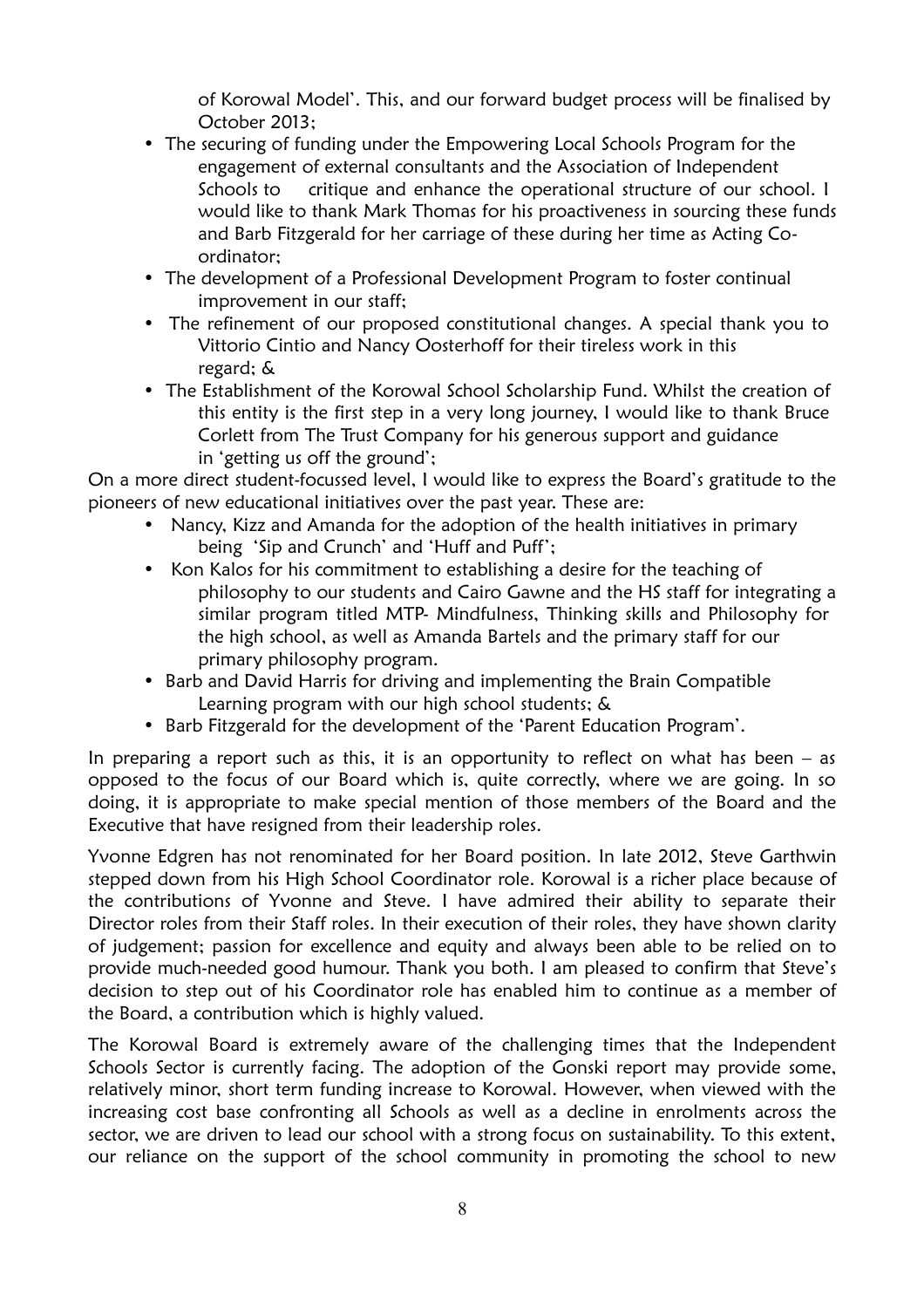families to grow our enrolments cannot be understated. I encourage every member of our community to become advocates of the advantages of a Korowal Education.

The Korowal School Board is, in my opinion, a unique collection of people with very diverse backgrounds. If you are not familiar with the background of each member, I strongly urge you to review this on our website. The breadth and depth of experience that is reflected in the Directors is exactly how a Board should be structured. The devotion of time and energy of each Director is outstanding. A very heartfelt thank you to the parent Directors – Mick Barrett, Vittorio Cintio and Rosemary Dillon – and the teacher Directors – Lousie Dungate, Yvonne Edgren, Barbara Fitzgerald (when Acting as Coordinator), Steve Garthwin, Nancy Oosterhoff and Mark Thomas – for their leadership and clarity as well as, on a more personal level, the support that they have given me as Chair.

Finally, let us not forget that Korowal is a recognised leader in providing inspiring educational experiences within a school that is small, enabling authentic relationships. Our students, parents and teachers know, understand and care for and about one another.

Greg Lucas Chair Korowal School Ltd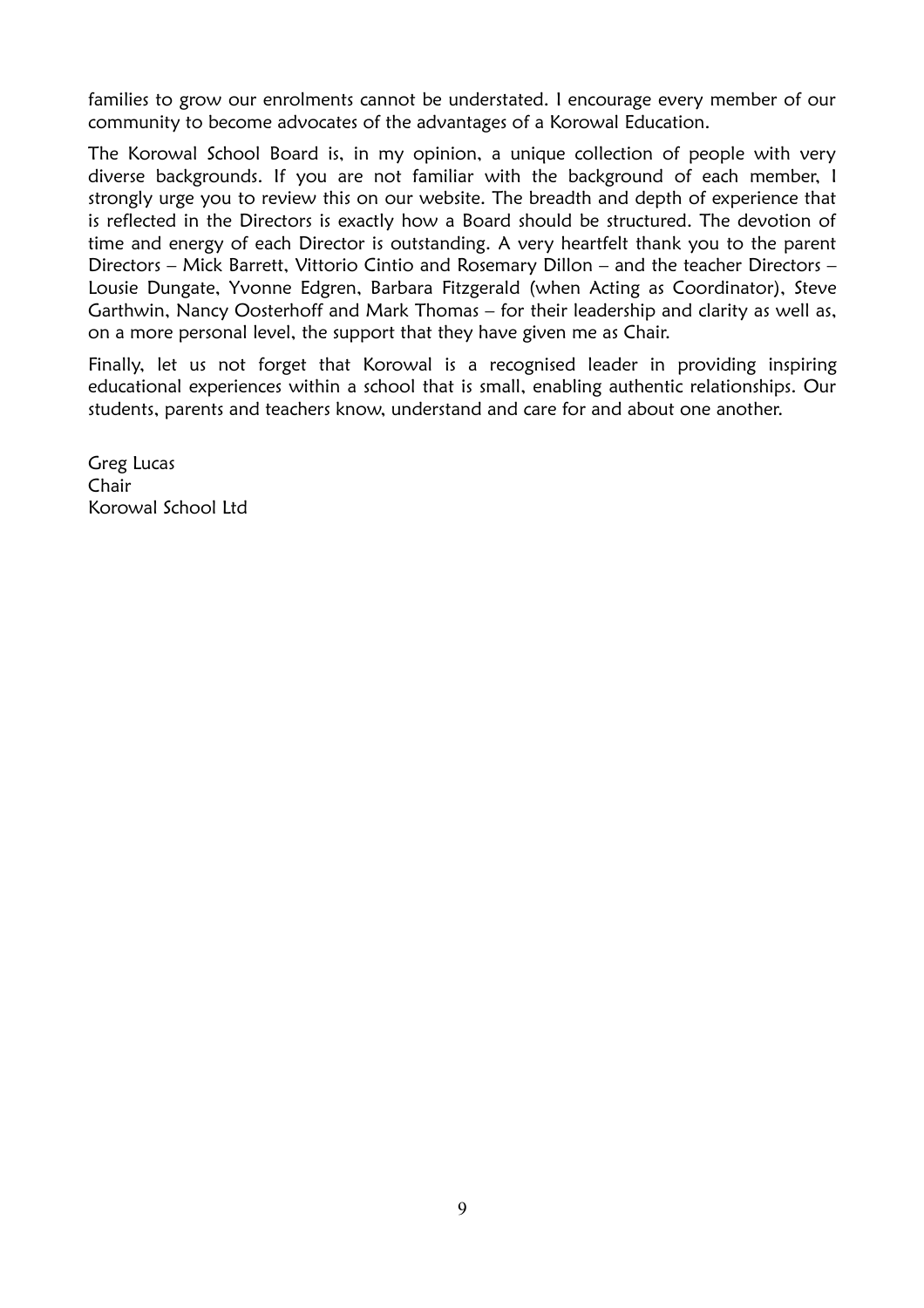# 2. Contextual information about the school

Korowal is a secular, co-educational, independent school catering to students from kindergarten to HSC and situated in an inspiring location in the Blue Mountains' town of Hazelbrook. It a small, human-centred school where relationships are the heart of the learning process, and where we value empathy, creativity and resilience. Our unique curriculum encourages extended concentration and the integration of creative and formal work. Multiple-aged learning groups allow for the diverse needs and talents of every student and encourage social relationships across age boundaries. At Korowal, education is not seen as a race or a competition. Students are not rushed to achieve skills targets at an early age, and are not ranked against each other. Assessment is meaningful and constructive. Essential learning skills are acquired in a holistic context, supplemented by small group tuition. All of the essential learning skills are equally valued. Our Pathways Higher School Certificate program has a proud record of producing students with exceptional achievements across a range of subjects, with mature social skills and values and a desire for lifelong learning

#### Characteristics of the student body

At the August 2012 census the school has 234 students from Kindergarten to Year 12, 107 in the Primary school and 127 in the High school. There are 115 girls and 119 boys. Students come from a wide range of backgrounds with a number of students with special needs. In addition 1% of students have an indigenous background. The school is registered to enrol overseas students from Kindergarten to Year 12 and currently has one student in the High School.

Socio Economic Status score (SES): 104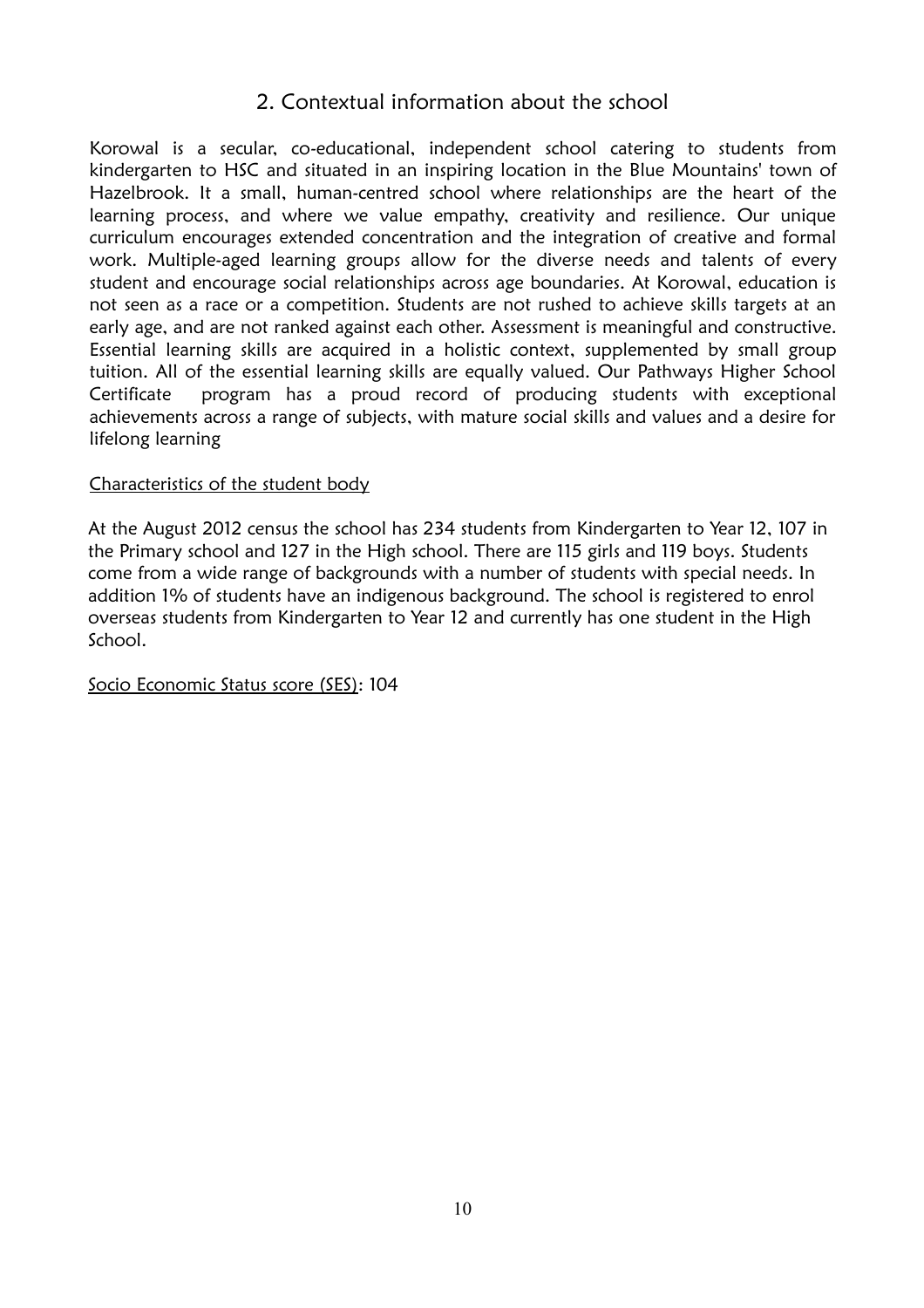3. Student performance in national and statewide tests and examinations

# **Higher School Certificate (HSC)**

Students at Korowal sit for examinations over a two year period. The program is referred to by the school as 'Pathways' and by the Board of Studies as the Compressed Delivery model. Students wishing to obtain the HSC and/or an Australian Tertiary Admission Rank (ATAR) do so by aggregating results obtained over the two year period.

Seventeen students completed the two year Pathways program in 2012, whilst another 21 students completed the first year of the program.

Of the 38 candidates across all subjects 97.3% of candidates in all subjects achieved marks of 50 or more (Band 2 or higher), with 55.3% of candidates achieving Bands 5 and 6 (80 – 100 marks) in one or more of their subjects.

Individual students achieved Band 5 or 6 (Band 5: 80 – 89, Band 6: 90 – 100 marks) results in Drama, Advanced English, Visual Arts, Mathematics, Physics and Studies of Religion

Six students appeared on the BOS Distinguished achievers list.

| <b>Subject</b>                                  | No of<br><b>Students</b> | Performance band by achievement by number and<br>%age |                                                      |                                                     |                                             |
|-------------------------------------------------|--------------------------|-------------------------------------------------------|------------------------------------------------------|-----------------------------------------------------|---------------------------------------------|
|                                                 |                          | Bands 5-6                                             | <b>Band 3-4</b>                                      | <b>Band 2</b>                                       | <b>Band 1</b>                               |
| Ancient History<br>2 Unit                       | 18                       | School: 0 (0%)<br>Statewide:<br>$(26.8\%)$            | School: 12<br>$(66.66\%)$<br>Statewide:<br>(48.9%)   | School: 5<br>$(27.8\%)$<br>Statewide:<br>$(16.5\%)$ | School: 1 (5.6%)<br>Statewide:<br>$(7.1\%)$ |
| Biology 2 Unit                                  | 13                       | School: 0 (0%)<br>Statewide:<br>$(33.3\%)$            | School: 10<br>$(76.9\%)$<br>Statewide:<br>$(62.8\%)$ | School: 3<br>$(23.1\%)$<br>Statewide:<br>$(8.0\%)$  |                                             |
| English<br>(Advanced) 2 Unit                    |                          | School: 1 (100%)<br>Statewide:<br>$(54.1\%)$          |                                                      |                                                     |                                             |
| English as a<br>Second language<br>(ESL) 2 Unit | 1                        | School: 0 (0%)<br>Statewide:<br>$(24.7\%)$            | School: 1 (100%)<br>Statewide:<br>$(39.8\%)$         |                                                     |                                             |
| Drama 2 Unit                                    | 15                       | School: 12                                            | School: 3                                            |                                                     |                                             |

#### *Table 1 HSC Exam results*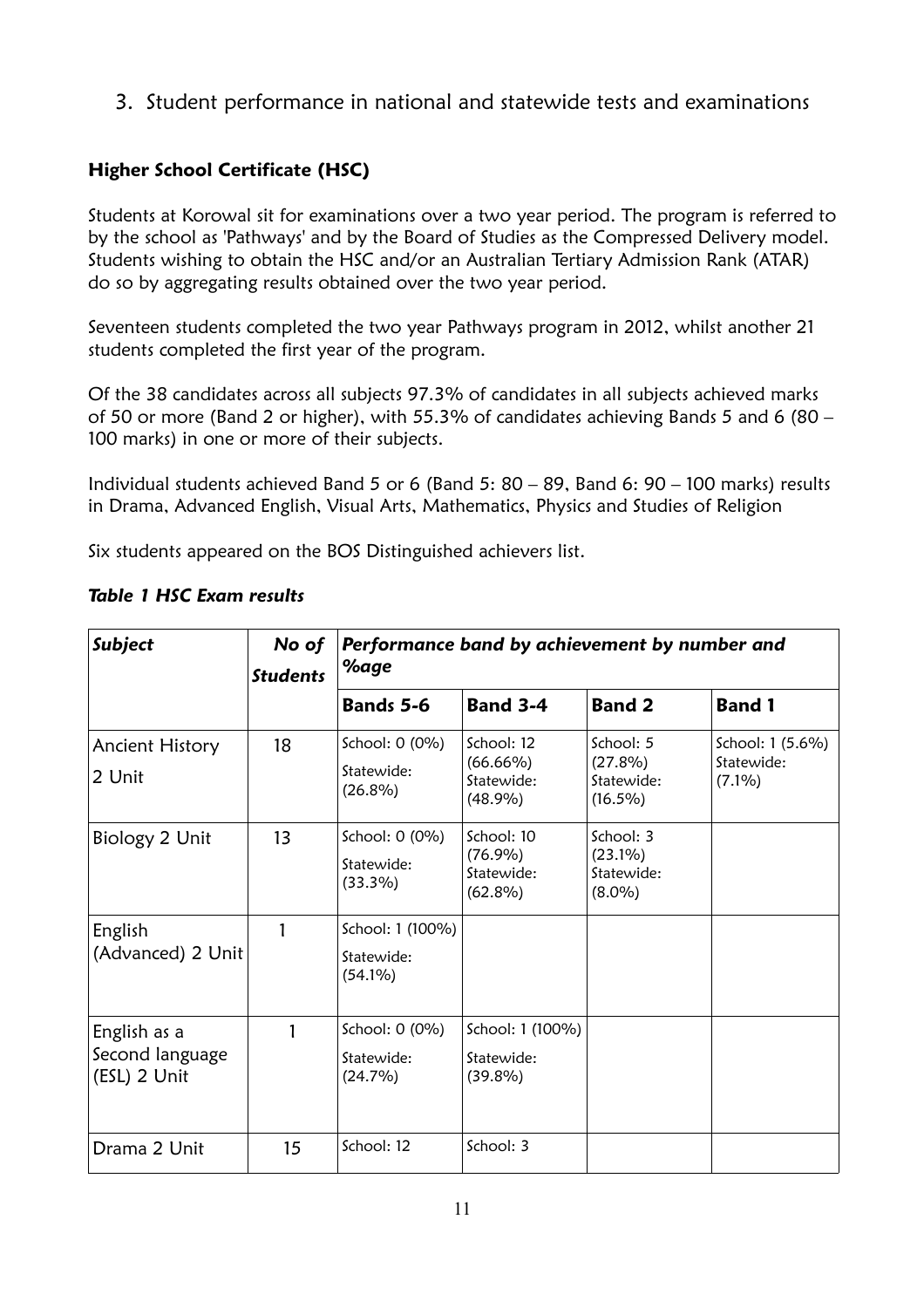| Subject                                       | No of<br><b>Students</b> | Performance band by achievement by number and<br>%age                          |                                                                             |                                                 |               |
|-----------------------------------------------|--------------------------|--------------------------------------------------------------------------------|-----------------------------------------------------------------------------|-------------------------------------------------|---------------|
|                                               |                          | $(80.0\%)$                                                                     | $(20.0\%)$                                                                  |                                                 |               |
|                                               |                          | Statewide:<br>(43.9%)                                                          | Statewide:<br>(38.7%)                                                       |                                                 |               |
|                                               |                          | Bands 5-6                                                                      | <b>Band 3-4</b>                                                             | <b>Band 2</b>                                   | <b>Band 1</b> |
| Mathematics<br>2 Unit                         | 9                        | School: 5<br>$(55.6\%)$<br>Statewide:<br>$(52.5\%)$                            | School: 6<br>$(66.7\%)$<br>Statewide:<br>$(38.1\%)$                         | School: 1 (11.1%)<br>Statewide:<br>(5.9%)       |               |
| Mathematics<br>Ext 1                          | $\overline{2}$           | Top Bands E3 -<br>E <sub>4</sub><br>School: 0 (0%)<br>Statewide:<br>$(84.8\%)$ | Lower bands E1-<br>E2<br>School: 2<br>$(100\%)$<br>Statewide:<br>$(14,8\%)$ |                                                 |               |
| Studies of Religion<br>$\mathbf{u}$<br>2 Unit | 9                        | School: 7<br>$(77.8\%)$<br>Statewide:<br>$(41.0\%)$                            | School: 2<br>$(71.4\%)$<br>Statewide:<br>$(42.5\%)$                         |                                                 |               |
| Visual Arts 2 Unit                            | 14                       | School: 8<br>$(57.1\%)$<br>Statewide:<br>$(54.0\%)$                            | School: 6<br>(42.9%)<br>Statewide:<br>$(44.22\%)$                           |                                                 |               |
| Physics                                       | 8                        | School: 1<br>$(12.5\%)$<br>Statewide:<br>$(34.1\%)$                            | School: 6 (75%)<br>Statewide:<br>$(56.4\%)$                                 | School: 1<br>$(12.5\%)$<br>Statewide:<br>(6.9%) |               |

Individual Students also enrolled in French Continuers, German Beginners, through the Open High Schools.

The mean student performance was well above average in Drama, above average in Visual Arts and English and below in other subjects, reflecting variances in small candidature subjects. This is consistent with long term performances.

## **School Certificate**

In 2012 the School Certificate was replaced with the Record of School Achievement (RoSA) credential for students who leave school after Year 10 and before they receive their Higher School Certificate. Information on the RoSA is available on the BoS website: http://www.boardofstudies.nsw.edu.au/ rosa/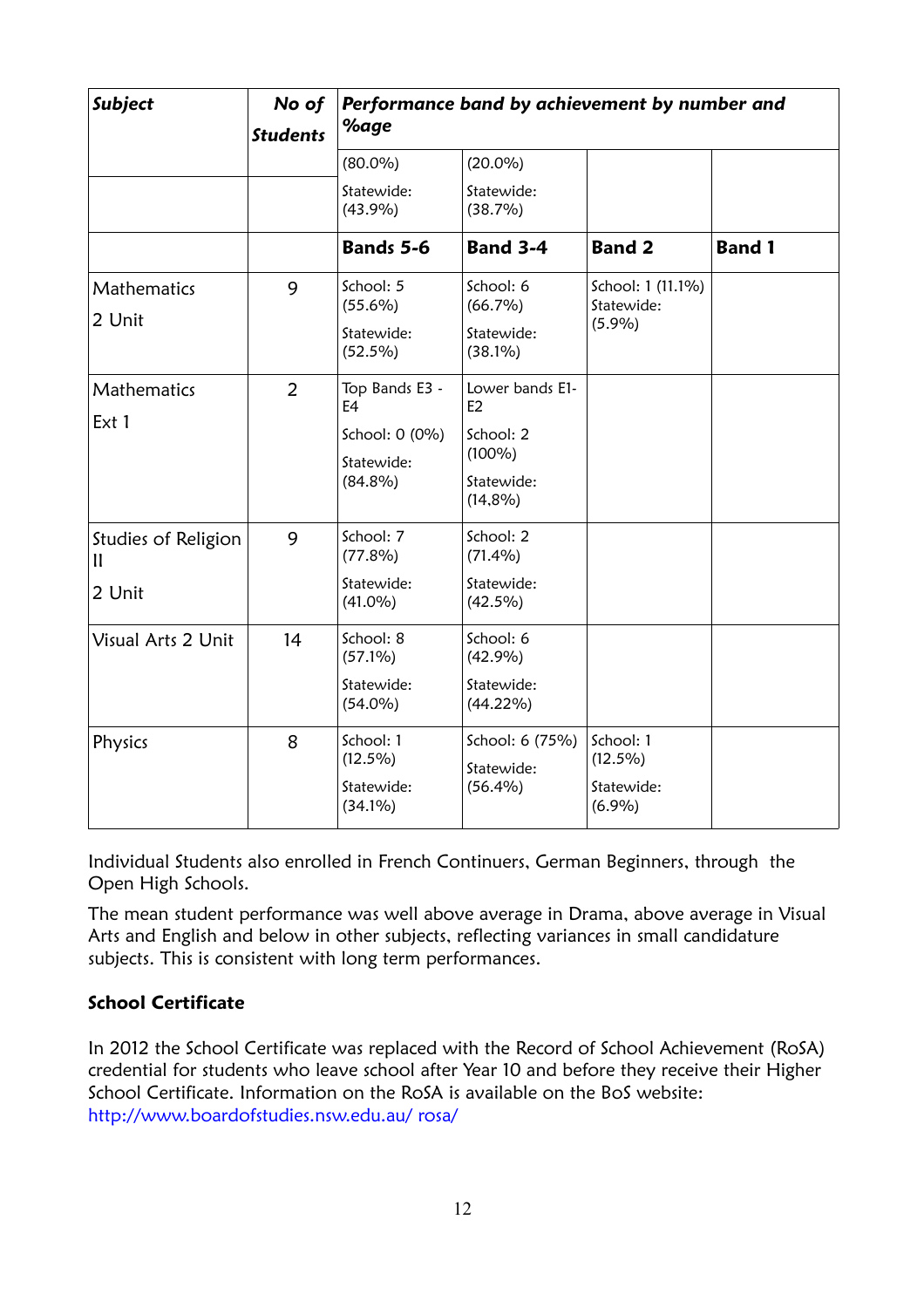The formal Record of School Achievement credential was awarded by the Board of Studies to 19 students.

#### **Literacy and Numeracy Assessments in Years 3,5,7 and 9**

### **National Assessment Program Literacy and Numeracy (NAPLAN)**

Performance on NAPLAN are documented on the My School website: [http://www.myschool.edu.au](http://www.myschool.edu.au/)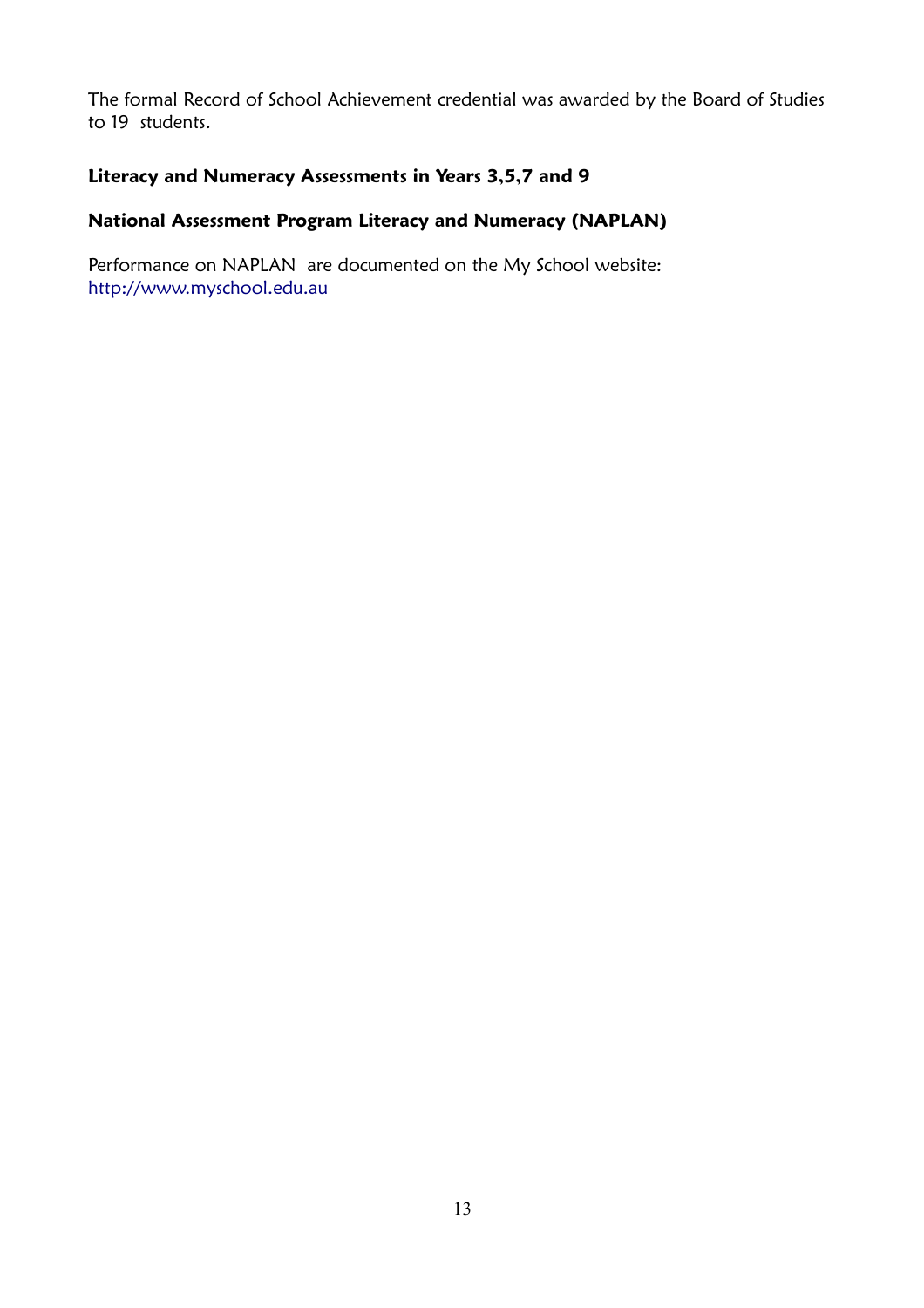# 4. Senior Secondary Outcomes

Senior Secondary outcomes are documented on [http://www.myschool.edu.au](http://www.myschool.edu.au/)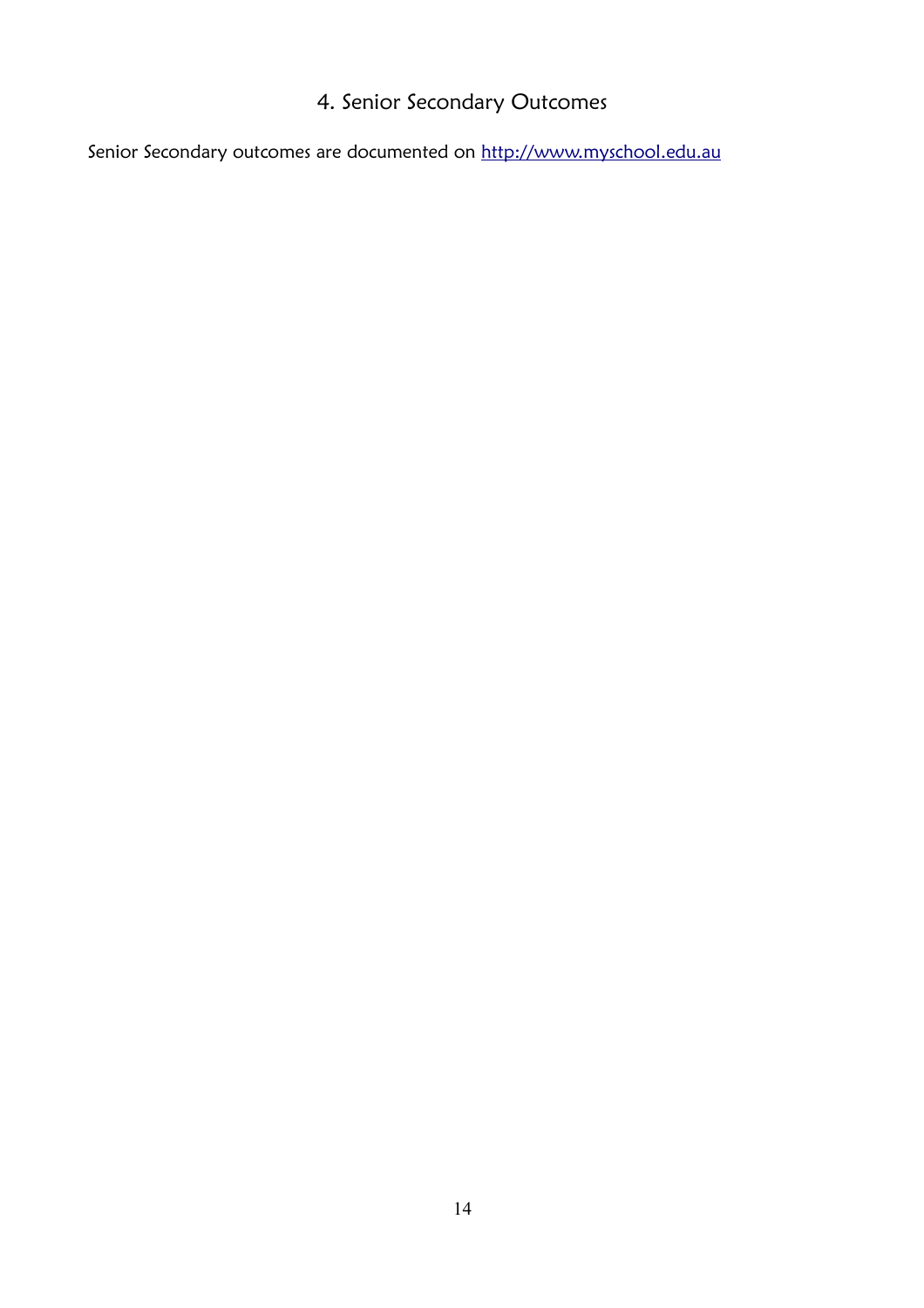# 5. Professional Learning and Teacher Standards

#### **Professional learning**

In 2012 all staff participated in training in delivering the School's Philosophy program as well as training in providing for the specific needs of students who receive additional targeted funding.

In addition the following professional development activities were undertaken by staff throughout 2012:

| Description of the Professional Learning Activity                                                                                                        | No. of staff<br>participating |
|----------------------------------------------------------------------------------------------------------------------------------------------------------|-------------------------------|
| Curriculum based - activities designed to assist teachers to improve the<br>quality of student outcomes in specific KLA's, both Primary and<br>Secondary | 31                            |
| First Aid training                                                                                                                                       |                               |
| IT management                                                                                                                                            |                               |

The average expenditure on professional learning, including course costs, relief teacher payments, resources, travel, accommodation and event costs was approximately \$280 per teacher

#### *Table 3 Teacher Standards category*

| Teachers who have teaching qualifications from a higher<br>education institution within Australia or as recognised<br>within the National Office of Overseas Skills Recognition<br>(AEI-NOOSR) guidelines                                                           | 29 |
|---------------------------------------------------------------------------------------------------------------------------------------------------------------------------------------------------------------------------------------------------------------------|----|
| Teachers who have qualifications as a graduate from a<br>higher education institution within Australia or one<br>recognised within the National Office of Overseas Skills<br>Recognition (AEI-NOOSR) guidelines but lack formal<br>teacher education qualifications |    |
| Teachers who do not have qualifications as described above<br>but have relevant successful teaching experience or<br>appropriate knowledge relevant to the teaching context                                                                                         |    |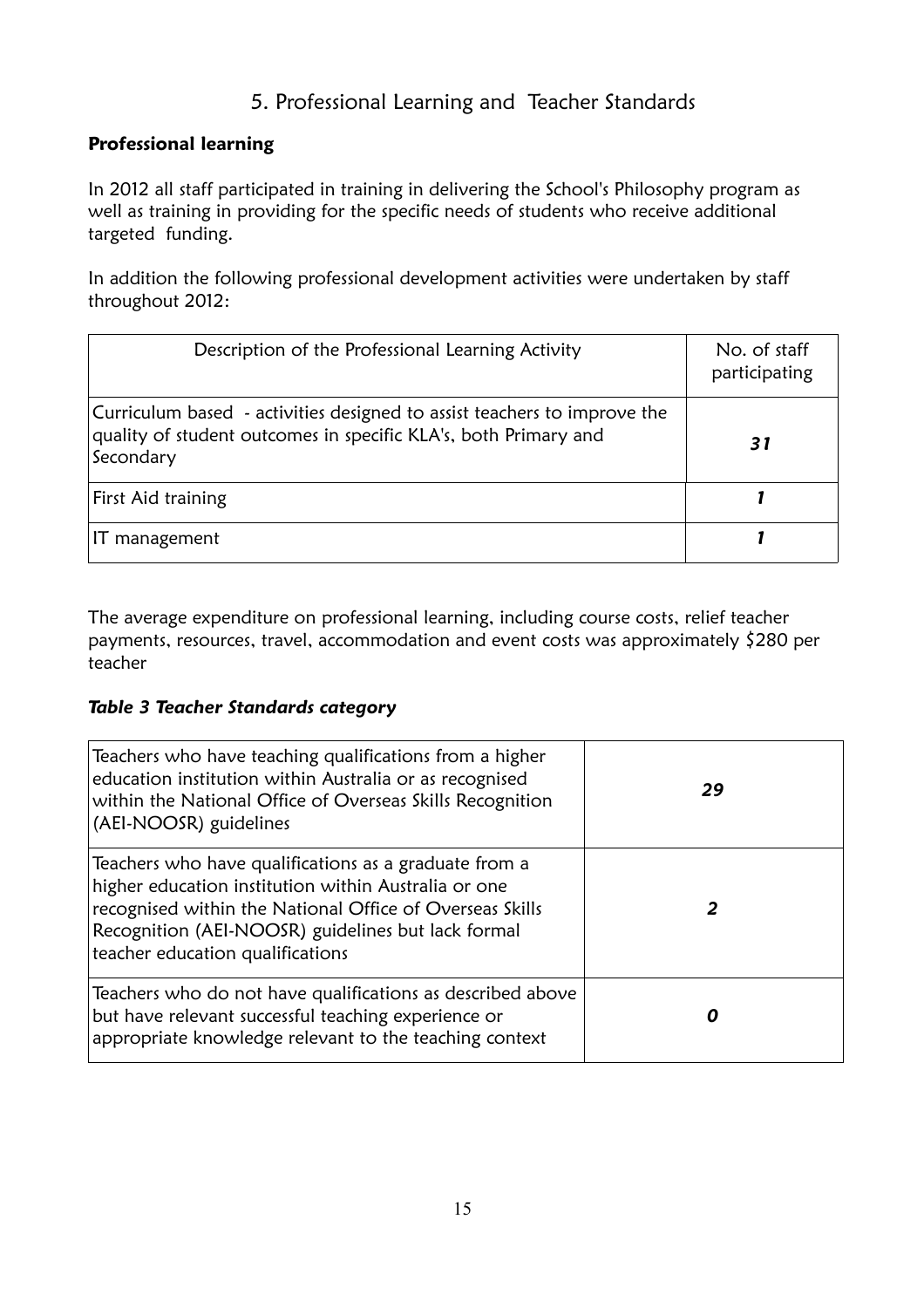# 6. Workforce composition

Workforce composition is documented on [http://www.myschool.edu.au](http://www.myschool.edu.au/)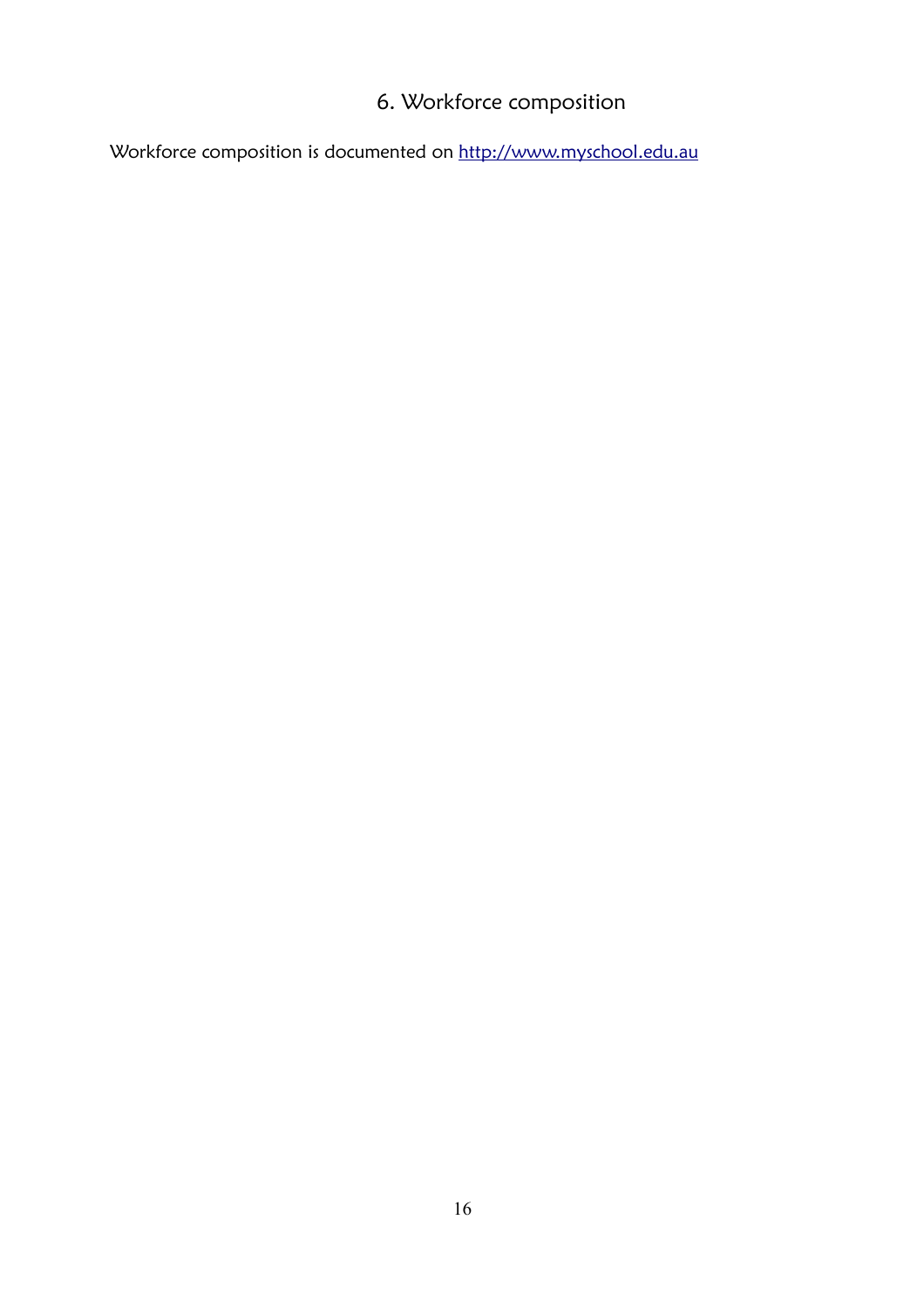7. Student Attendance and Retention Rates in Secondary Schools

## **Student attendance**

| Year level               | Attendance rate |
|--------------------------|-----------------|
| Κ                        | 87              |
| 1                        | 90              |
| $\overline{2}$           | 89              |
| 3                        | 91              |
| $\overline{\mathcal{A}}$ | 91              |
| 5                        | 91              |
| 6                        | 90              |
| $\overline{7}$           | 90              |
| 8                        | 90              |
| 9                        | 89              |
| 10                       | 89              |
| 11/12                    | 91              |
|                          |                 |
| Overall                  | 90              |

Ninety percent of students attended school on average each school day in 2012. This was the same the previous year. This includes all leave including sick, extended sick and other approved leave.

#### Management of student non-attendance

Where inadequate information is supplied to the school regarding student non-attendance of an enrolled student the school makes every attempt to establish the cause of nonattendance. Where the outcome of enquiries is unsatisfactory the school provides automatic notification to the NSW Department of Education Home School Liaison Office.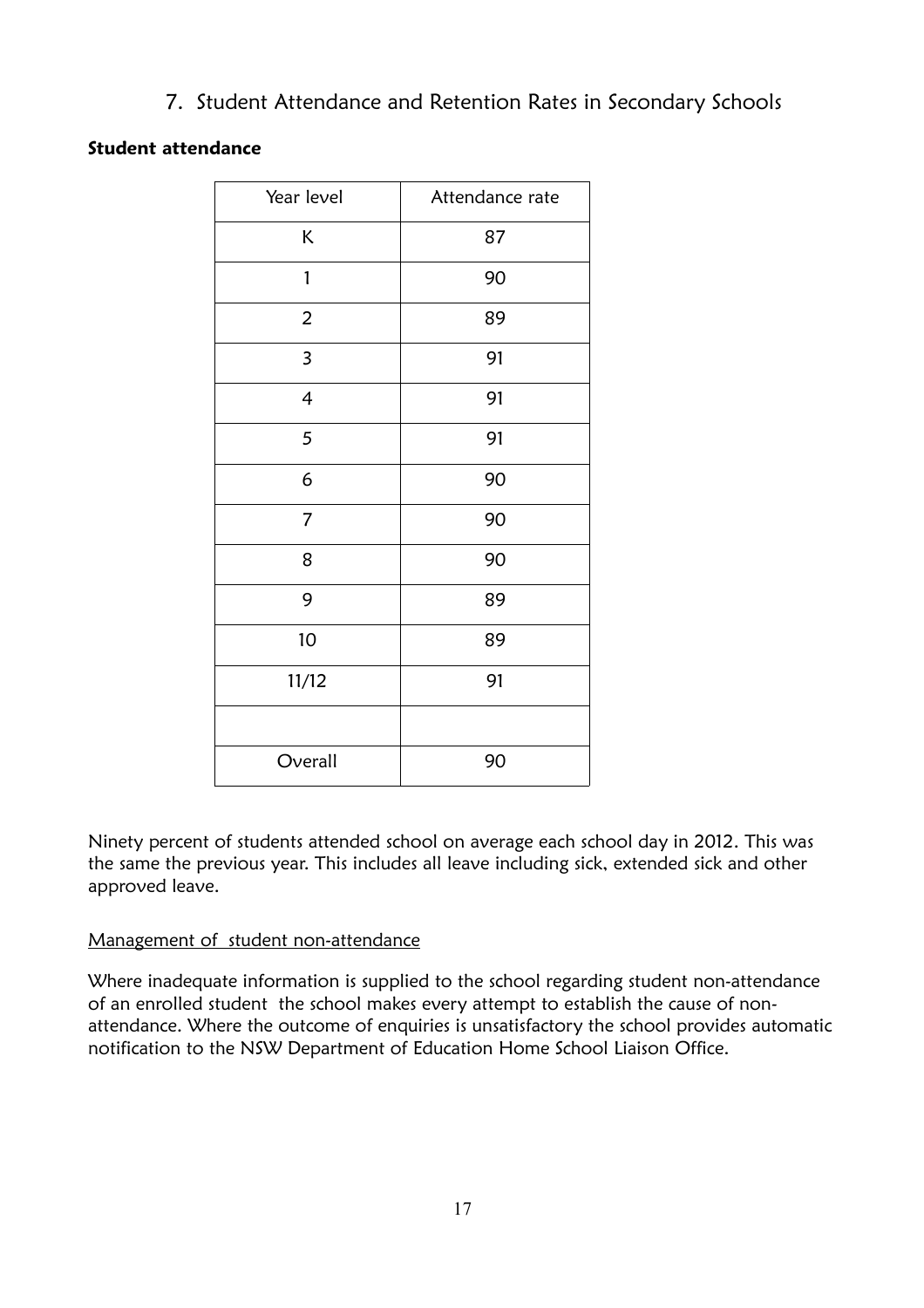#### **Student retention rates and post school destinations.**

The following information is based on data from the BOS completion of School Certificate (Year 10) and Higher School Certificate (Year 12).

Actual retention rate tracks individual student enrolment over a 2 year period

| Table 4 Retention rates over 2 year period Year 10 to Year 12 |  |  |  |  |
|---------------------------------------------------------------|--|--|--|--|
|---------------------------------------------------------------|--|--|--|--|

| Years<br>compared | Year 10 total<br>at completion<br>of School<br>Certificate<br>(by individual) | Year 12 total<br>enrolment at<br>completion of<br><b>HSC</b><br>(same individual<br>still enrolled) | Actual retention rate<br>$\%$ |
|-------------------|-------------------------------------------------------------------------------|-----------------------------------------------------------------------------------------------------|-------------------------------|
| 2010 / 2012       | つろ                                                                            | 16                                                                                                  | 70.00%                        |

Seventy percent of the 2010 Year 10 cohort completed Year 12 in 2012. This was up from 60% in the previous year.

Based on information provide to the school when students leave, 2 students went to other schools to complete their HSC, and five students left either pursue employment or vocational training at TAFE. Students who left school at the end of Year 12 following the completion of their school education continued on to University, TAFE or pursued full-time employment.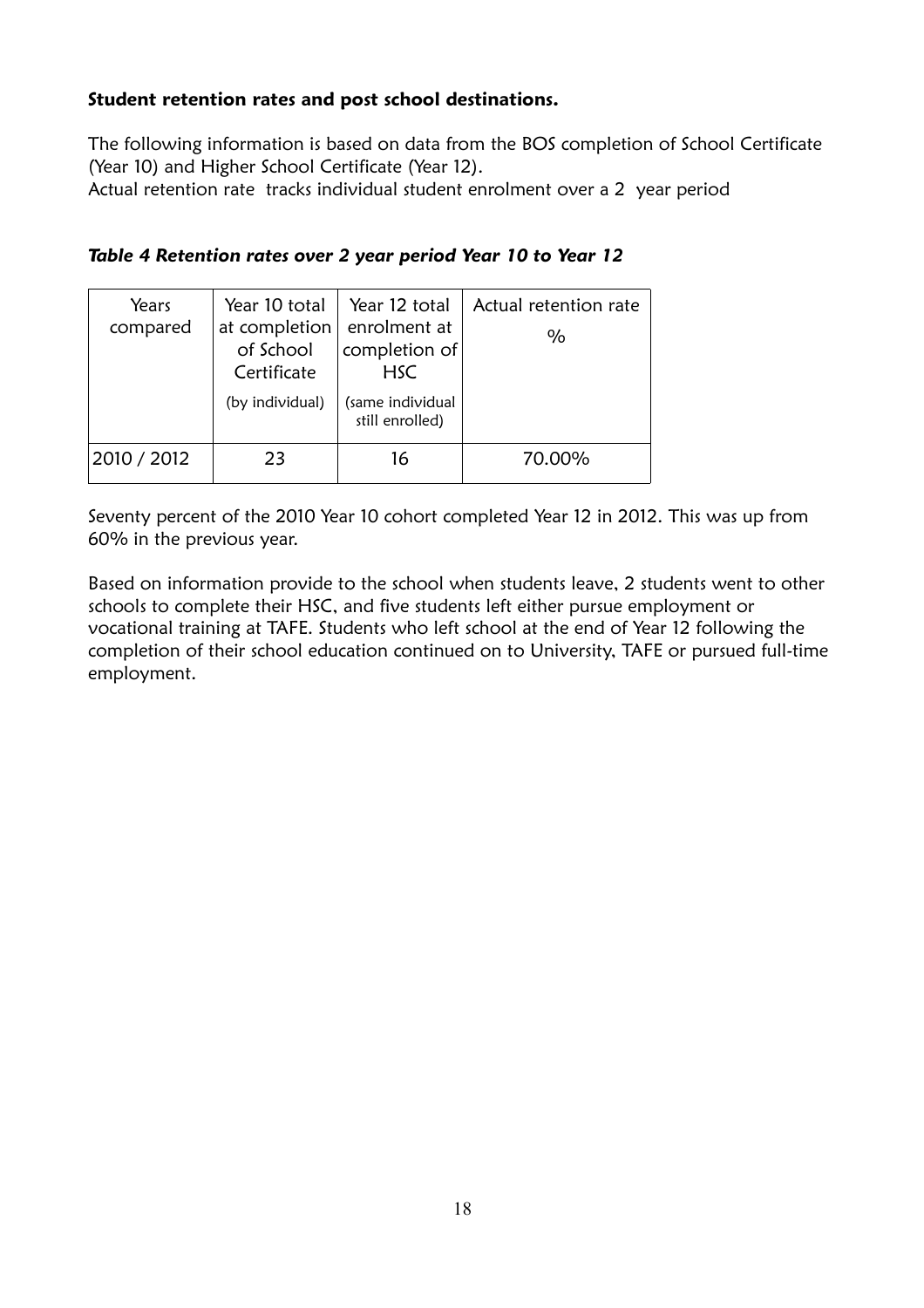# 8. Post School Destinations

Based on informal communication the majority of students completing their schooling at the end of Year 12, 2012 intend to continue their education at tertiary level, including TAFE and University or pursue part of full time employment. Some also seek to establish their own enterprises.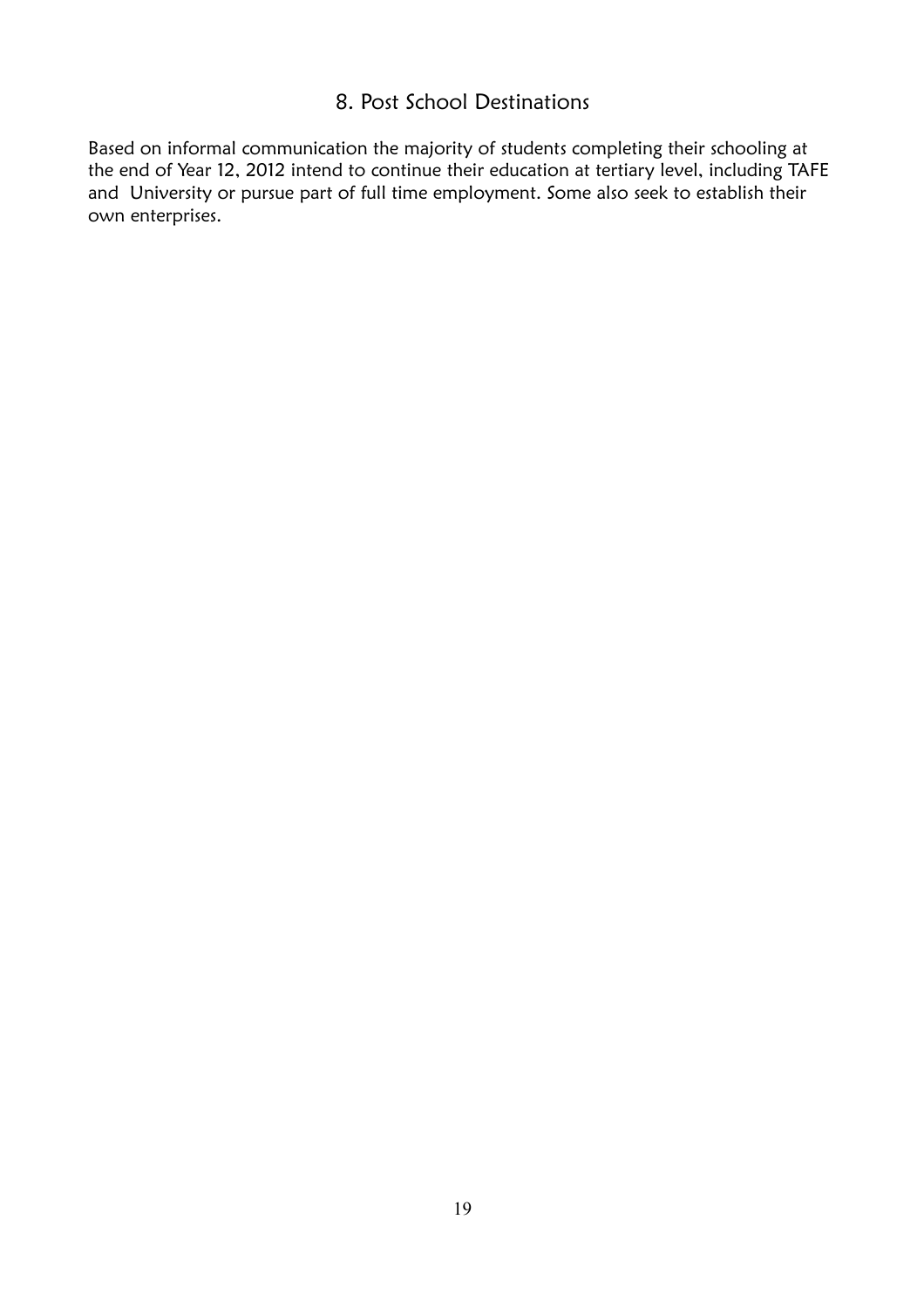# 9. Enrolment Policies and Profiles

# Enrolment

Korowal school is an independent, co-educational, K-12 school underpinned by a humancentred philosophy and operating within the policies of the NSW Board of Studies. All applications will be processed in order of date received and consideration will be given to the applicant's support for the ethos of the school, siblings already attending the school, waiting list status, scholarship applications, gender and other criteria determined by the school from time to time. Once enrolled students and parents are expected to support the school's ethos and comply with the school policies and procedures to maintain the enrolment.

Our policy enables us to meet the requirements of the Disability Discrimination Act 1992. We currently have ramps to provide mobility access and will work towards having all classrooms accessible for those with disabilities. Other facilities include toilets and parking.

Children must turn 5 before April 30<sup>th</sup> to be eligible to enter Kindergarten.

When children transfer from another system to Korowal and have been in a class a year ahead of where we would have them, we will base our decision upon sighting of school reports, samples of work and communication with the school at which child is currently enrolled.

In all cases it is important to check the child's D.O.B.

#### Student Population

The school has approximately 230 students, almost equally distributed across primary and secondary classes. Primary classes are organised in multiple age classes, with the exception of Class 6. There is some vertical grouping in secondary school. The HSC is taught using the BOS Compressed delivery model. Students come from a wide range of backgrounds, though there are not many students whose first language is not English. There may be some students with special needs and some overseas students.

#### Continued enrolment

Students whose fees are unpaid at the end of an academic term may have their enrolment terminated.

 Students or parents who are unable or unwilling to support the school 's ethos *,* policies or procedures may also lose enrolment.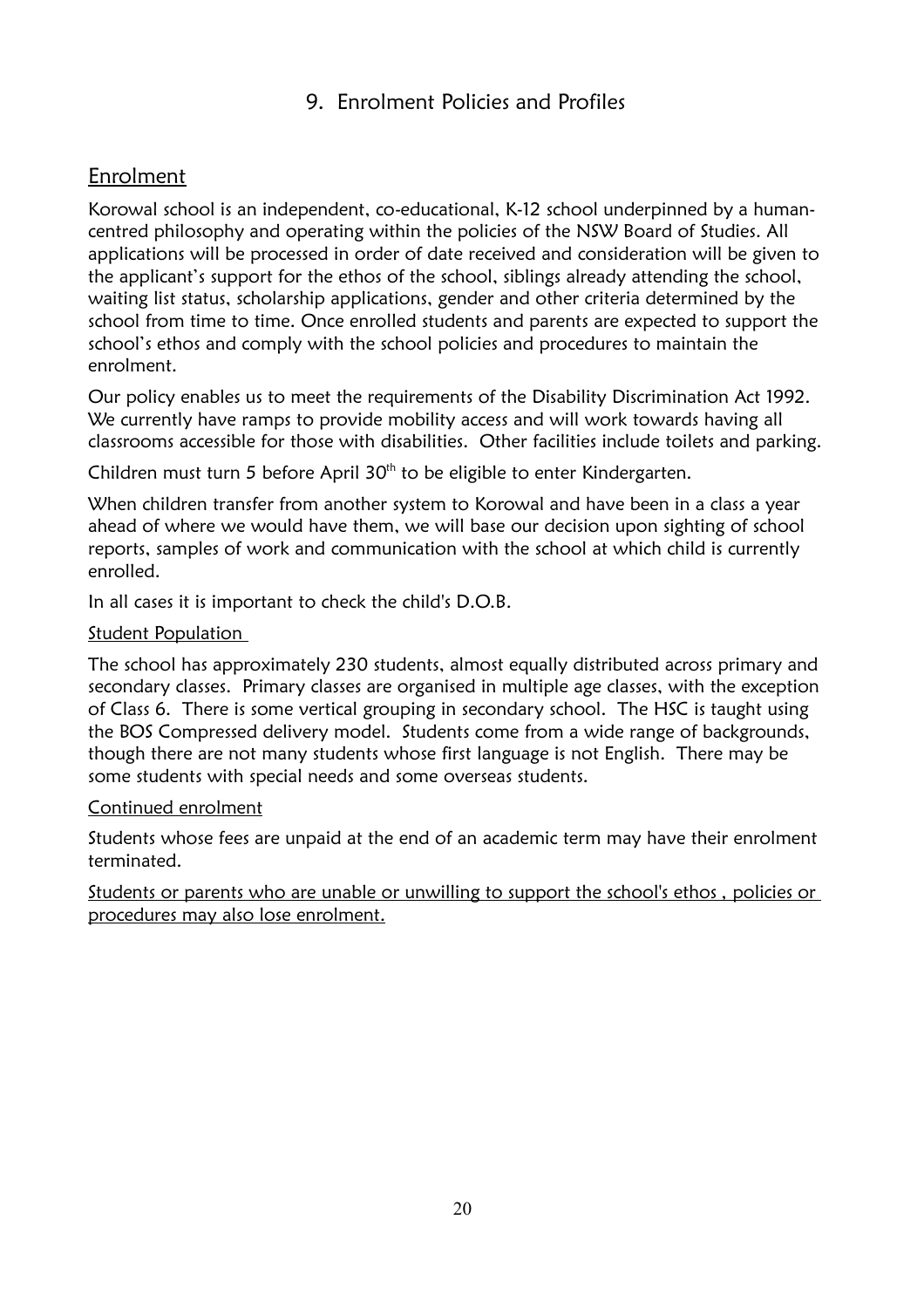# 10. School policies

| Policy                                                                                                                  | Changes in 2012                                              | Notification of Changes and                                                                                                                                                                                             |
|-------------------------------------------------------------------------------------------------------------------------|--------------------------------------------------------------|-------------------------------------------------------------------------------------------------------------------------------------------------------------------------------------------------------------------------|
|                                                                                                                         |                                                              | Access to Policy Document.                                                                                                                                                                                              |
| Child Protection Policy encompassing<br>definitions and concepts<br>legislative requirements<br>preventative strategies | nil                                                          | All changes are made following staff<br>discussion. Recommended changes<br>are then made by the School Executive<br>to Korowal School Council (the Board<br>of Directors).                                              |
| reporting and investigating<br>"reportable conduct"<br>investigation processes<br>documentation                         |                                                              | Staff are informed once changes have<br>been ratified.<br>An updated policy is available to all<br>staff via school computer network,<br>following information being discussed<br>at staff meetings. An updated copy is |
| Security Policy encompassing                                                                                            | nil                                                          | provided to all staff and is to be signed<br>for.                                                                                                                                                                       |
| procedures for security of the<br>grounds and buildings<br>use of grounds and facilities                                |                                                              | Parent body informed of changes via<br>school newsletter and extracts<br>published.                                                                                                                                     |
| emergency procedures<br>travel on school related<br>activities                                                          |                                                              | Full text available from the school by<br>request                                                                                                                                                                       |
| Supervision policy encompassing                                                                                         | nil                                                          |                                                                                                                                                                                                                         |
| duty of care and risk<br>management                                                                                     |                                                              |                                                                                                                                                                                                                         |
| levels of supervision for on-site<br>and off-site activities                                                            |                                                              |                                                                                                                                                                                                                         |
| guidelines for supervisors                                                                                              |                                                              |                                                                                                                                                                                                                         |
| Codes of Conduct Policy encompassing<br>Code of conduct for staff and<br>students                                       | Updated Staff Code of Conduct in<br>relation to social media |                                                                                                                                                                                                                         |
| Behaviour management                                                                                                    | Updated drug and alcohol policy                              |                                                                                                                                                                                                                         |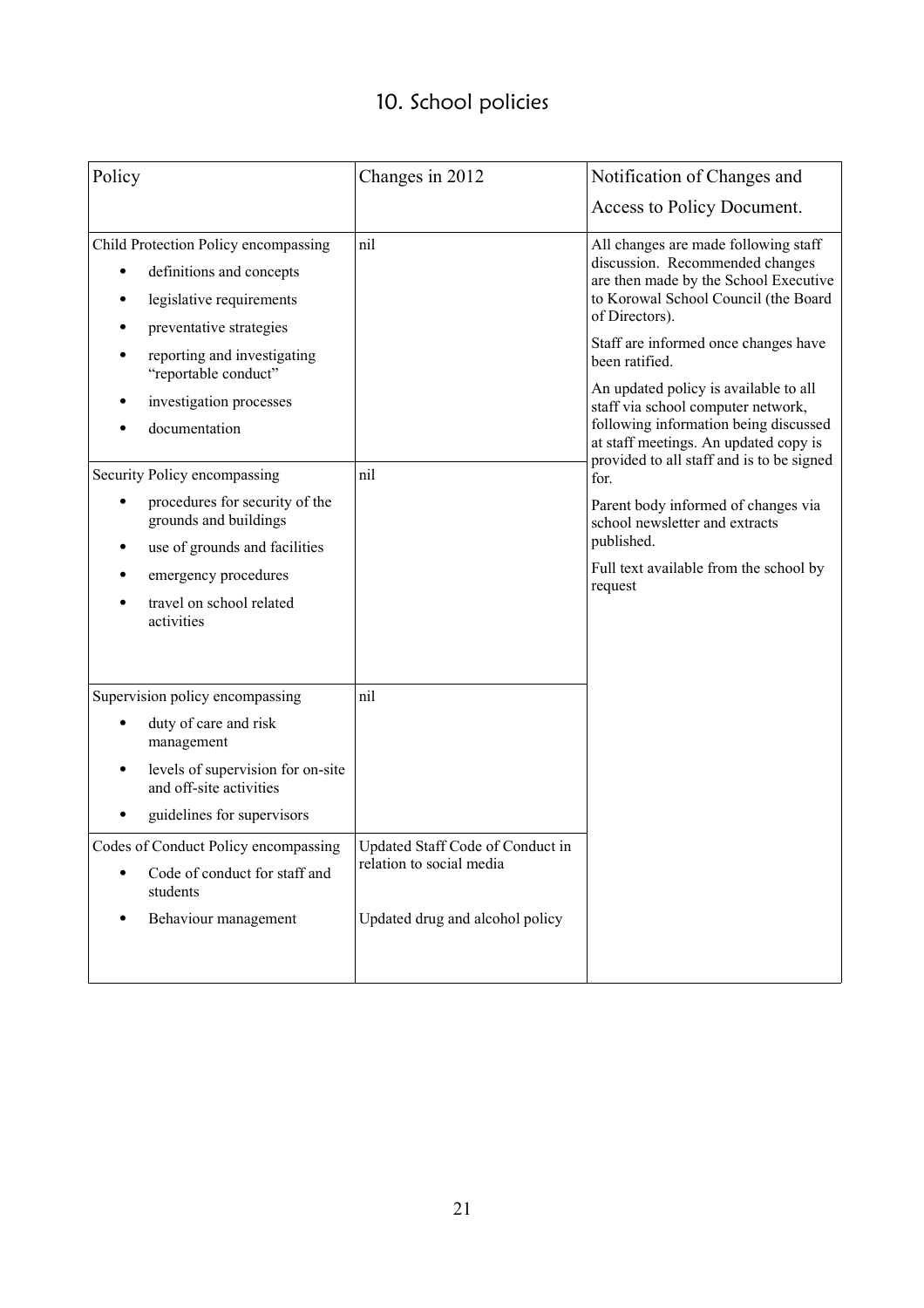| Pastoral Care Policy encompassing                                                                                                                                                                                   | nil |  |
|---------------------------------------------------------------------------------------------------------------------------------------------------------------------------------------------------------------------|-----|--|
| the pastoral care system                                                                                                                                                                                            |     |  |
| availability of and access to<br>special services such as<br>counselling                                                                                                                                            |     |  |
| health care procedures                                                                                                                                                                                              |     |  |
| critical incident policy                                                                                                                                                                                            |     |  |
| homework policy                                                                                                                                                                                                     |     |  |
| Communication Policy encompassing<br>formal and informal<br>mechanisms in place for<br>facilitating communication<br>between the school and those<br>with an interest in the student's<br>education and well-being. | nil |  |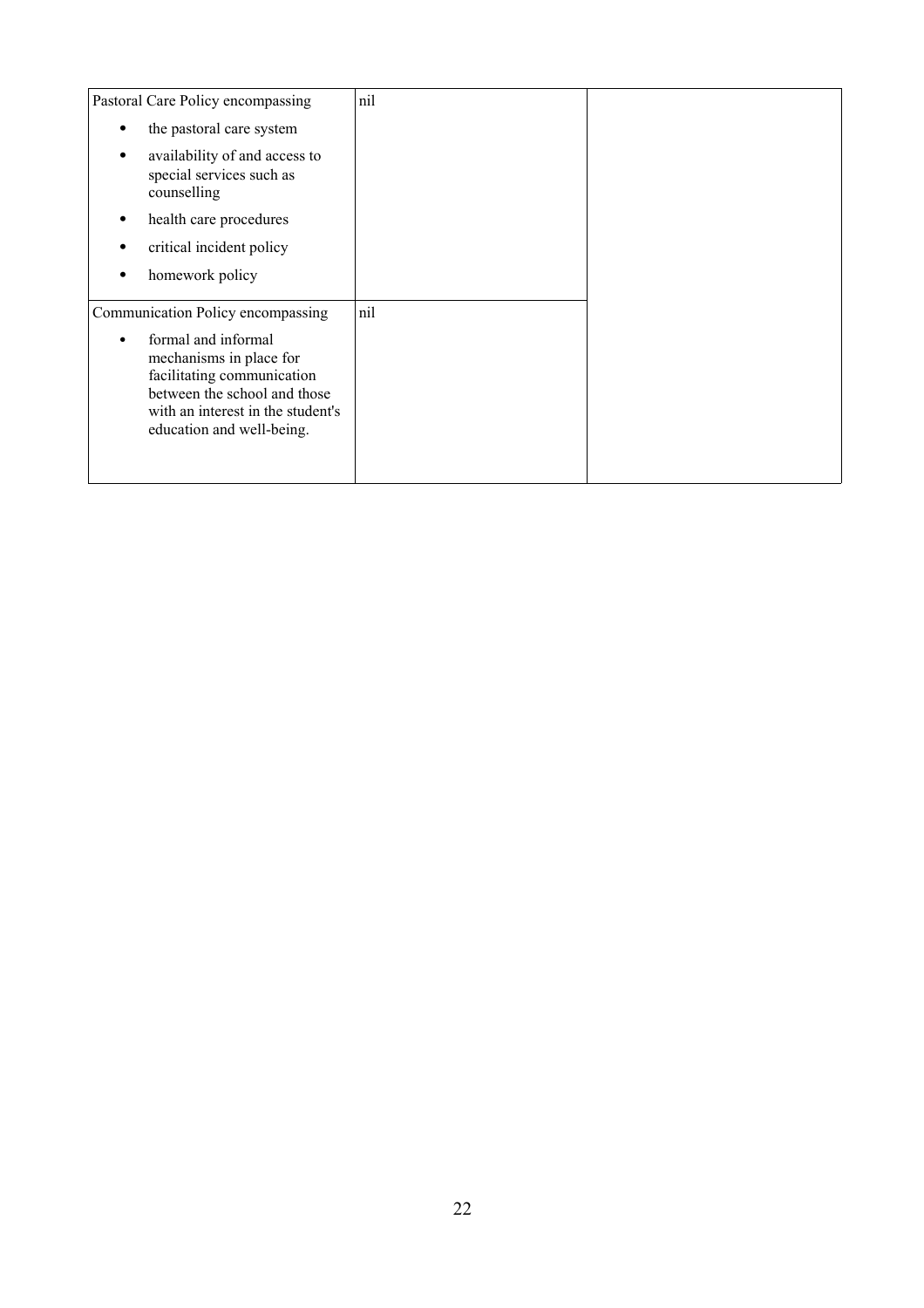# A. Student Welfare

Korowal seeks to provide a safe and supportive environment which:

- minimises risk of harm and ensures students feel secure
- supports the physical, social, academic, spiritual and emotional development of students
- provides students welfare policies and programs that develop a sense of self-worth and foster personal development.

# **Policy on Child Protection**

#### **General Introduction**

As a caring educational community with a human centred philosophy Korowal School values students as individuals and exercises its duty of care most seriously. The School is committed to protecting all children in its care from harm and recognises that children have a right to feel safe and respected. This involves maintaining a school culture where harm is not tolerated and positive influences are encouraged. The likelihood of harm occurring will be reduced by a learning environment for children and young people that is free of violence and exploitation and provides services that foster their health, developmental needs, spirituality, self-respect and dignity. Children at risk are unlikely to learn and develop effectively.

This Child Protection Policy is important so that all members of the School community are clear on how to respond appropriately, if they are confronted with child protection issues affecting a member of the School.

A dynamic Child Protection Policy for Korowal is not just a legal obligation, it is also essential to achieve the School's aims and is fundamental to the School's ethos.

The procedures followed are in accordance with all relevant legislation, and take into account other appropriate practices and guidelines aimed at the protection of students, parents and staff. The School's policy and detailed procedures will be amended from time to time to take into account amendments to legislation and regulations.

#### **Full text available on from the school by request**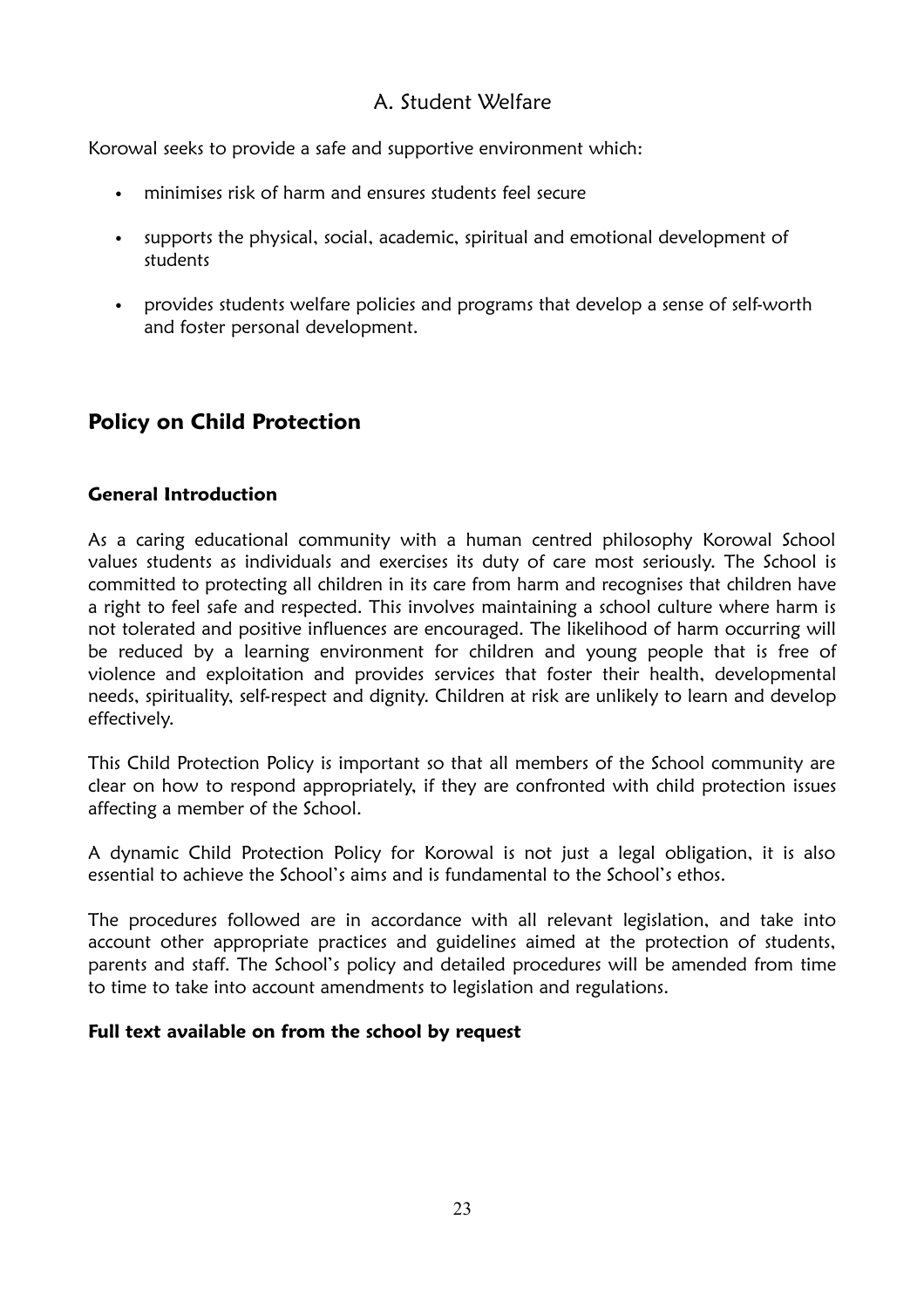## B. Discipline

"Freedom is the ultimate goal of human endeavour, but freedom and responsibility are two aspects of the one reality. Freedom can only be obtained through developing self responsibility sand the self discipline which this entails. Because the child's consciousness is not mature, the teacher must provide the discipline the child needs to enable self discipline to develop as maturation proceeds." *Articles and Memorandum of Association Korowal School Ltd*

We believe that it is essential to an individual's personal growth to flourish in connection with other human beings. The purposes of Korowal's Welfare procedure are

- to provide a safe environment for all students and teachers.
- to assist students who behave in ways that are inappropriate or unacceptable within the context of the School's philosophy and values.

We are interested in changing these students behaviour in such a way that they feel that belong to the School community and have a sense of allegiance to it.

Whilst we have set procedures, that are a tool for teachers to use rather that a set of rules that must always we followed despite the needs/circumstances of a particular individual or situation. It is important that we are able to be flexible .

Our experience is that in most cases our set procedures – as discussed below – are effective. It is when a child's behaviour doses not change, despite our best efforts, that discussion and flexibility of approach become necessary.

What remains vital is that:

- unacceptable or inappropriate behaviour must always be followed up
- there is a consistency in our response
- change is achieved

General principles

As a non-government school we are required to have disciplinary procedures that are based on principles of procedural fairness.

The School acts on the following definition of procedural fairness.

"Procedural fairness is a basic right of all when dealing with authorities. Procedural fairness refers to what is sometimes described as the 'hearing rule' and 'right to an unbiased decision'.

The 'hearing rule' includes the right of the person against whom an allegation has been made to:

- 1. Know the allegation related to a specific matter and any other information which will be taken into account in considering the matter;
- 2. Know the process by which the matter will be considered;
- 3. Respond to the allegation; and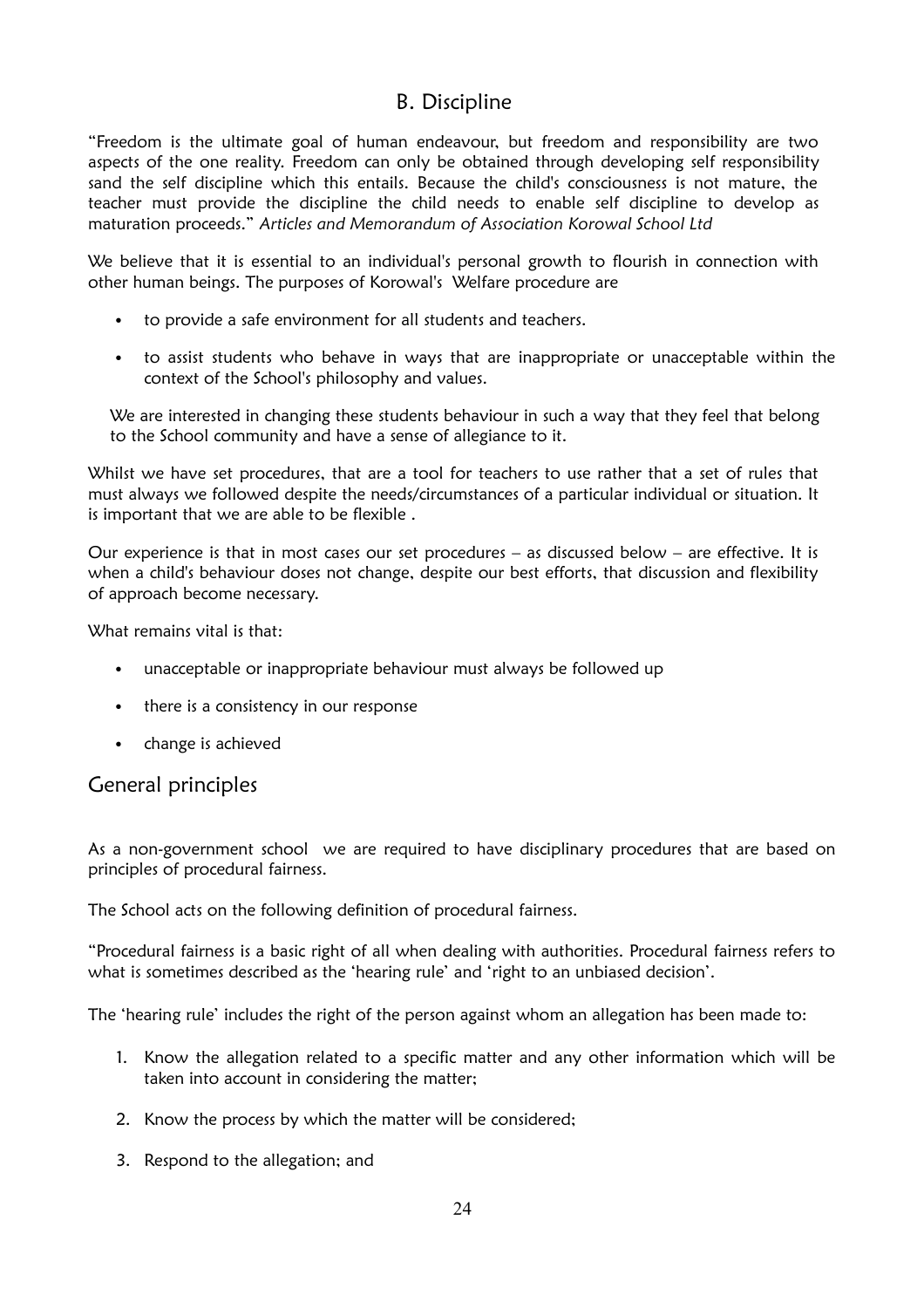4. Know how to seek a review of the decision made in response to the allegations.

The 'right to an unbiased decision' includes the right to:

- 1. Impartiality in an investigation and decision making; and
- 2. An absence of bias by a decision-maker.

#### Discipline Overview

- 1. Students are required to abide by the School's Rules and to follow the directions of teachers and other people with authority delegated by the School.
- 2. Where a student disregards rules, disobeys instructions or otherwise engages in conduct, which causes or may cause harm, inconvenience or embarrassment to the School, staff members or other students, the student may be subject to disciplinary action.
- 3. The disciplinary procedures undertaken by the School will vary according to the seriousness of the alleged offence. When advised of the allegation the student and parents will be informed of the procedural steps to be followed in dealing with the matter. In relation to all matters to be investigated, students will be informed of the nature of the allegation and given an opportunity to respond to the allegations.
- 4. The penalties imposed will vary according to the behaviour and the prior record of the student. At the lower end of the scale, an admonition or detention may be appropriate. At the upper end of the scale, the behaviour could result in suspension or expulsion. **Corporal punishment is not permitted.**

#### **[Full text available on from the school by request](http://www.korowal.nsw.edu.au/)**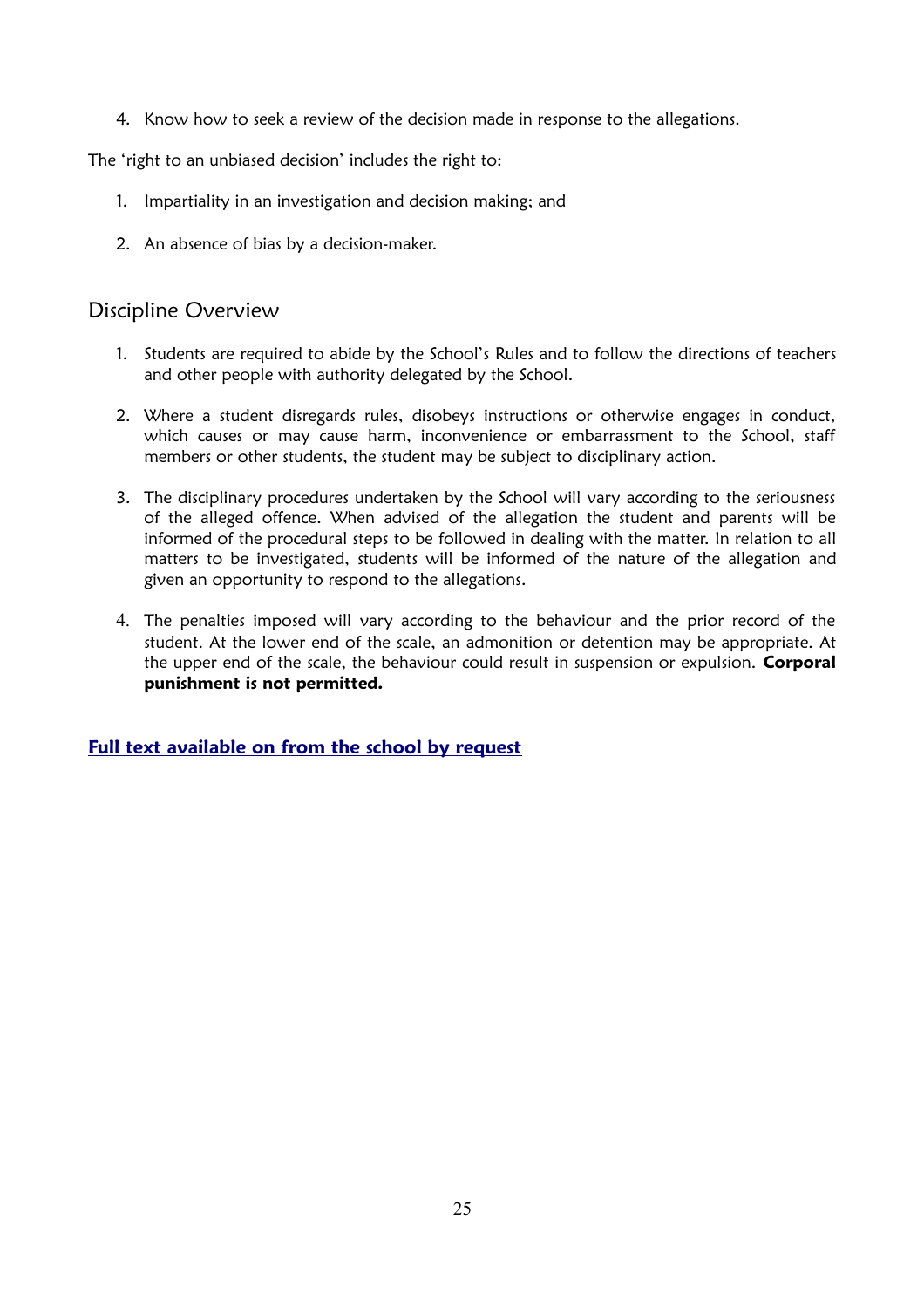# C. Complaints and Grievances Resolution policies

Korowal School invites feedback from its parent and student body and informs its community of its processes, practices and procedures via written and published policies, school newsletters and at regular class meetings.

#### **Parent/Guardian**

In the event of a concern or grievance needing to be raised communication, as a general principle, should be directly with staff. If this is not feasible then comments, complaints, criticisms about any school matter should be made any member of the School executive If the results of this are not satisfactory the School Co-ordinator will act to resolve any conflict or concern and is responsible for communicating with all parties. Parents should not deal directly with students with whom they have a grievance.

#### **Students**

In the first instance students are encouraged to speak to their class teachers, who accept as part of their role teaching students appropriate skills of how to raise and resolve issues.

Students may seek the assistance of any staff member, including the School Co-ordinator.

Students are also encouraged to put concerns in writing addressed to the School Executive.

#### **Policy Review**

The Korowal School Council has initiated a review of the Complaints and Grievances Policy, Code of Conduct Policy and Student Bullying policy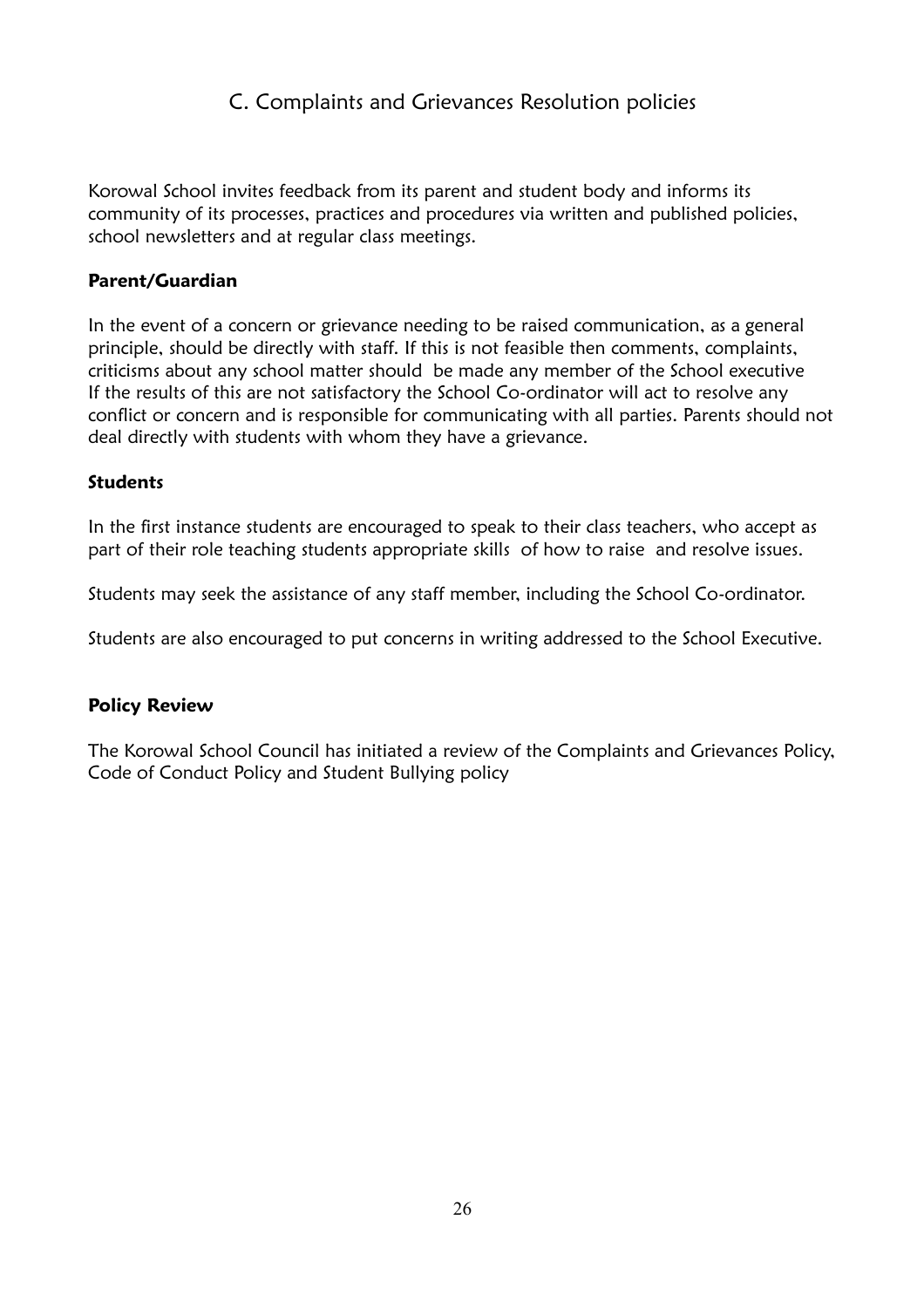# 11. School Determined Improvement Targets

# School Determined Improvement Targets

Achievement of priorities for 2012

| Area                  | Priorities                                                                          | Achievements |
|-----------------------|-------------------------------------------------------------------------------------|--------------|
| Teaching and Learning | Ongoing review assessment<br>policies and practice                                  | Ongoing      |
|                       | Improved literacy<br>intervention Years 3/4/5/6                                     | Ongoing      |
|                       | Continued refinement of<br>Stage 4/5 PD and PE<br>programme                         | Ongoing      |
|                       | In-servicing and Improved<br>programming for special<br>needs students              | Ongoing      |
|                       | Design and implementation<br>of Philosophy in School<br>program $(K - 12)$          | Ongoing      |
|                       | Development of Brain<br>Compatible Learning<br>program (Yr $10 - 12$ )              | Ongoing      |
|                       | Development of BOS year 10<br>Record of Student<br>Achievement (RoSA)<br>credential | Implemented  |
|                       | Developed the Staff<br>proposals framework for<br>collaborative leadership          | Implemented  |
| Student Welfare       | Preparation for Healthy<br>Eating program: Sip and<br>crunch (K - 6)                | Ongoing      |
|                       | Preparation for Healthy Life<br>style program: Huff and Puff<br>$(K - 6)$           | Ongoing      |
|                       | Review of School Anti -<br>bullying policy                                          | Ongoing      |
|                       | Participation in Young<br>Women and leadership pilot<br>Program (BMCC)              | Ongoing      |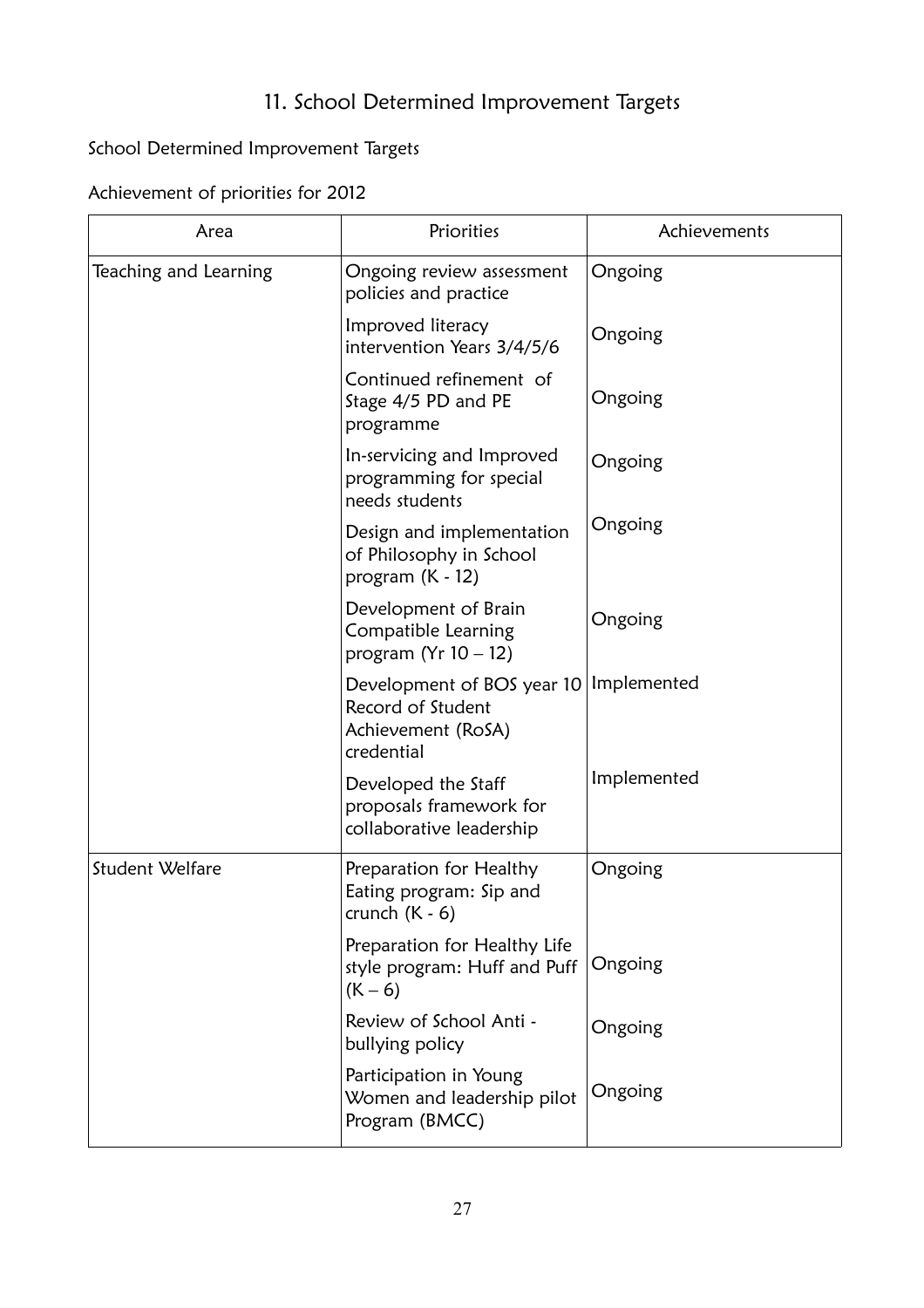|                          | <b>Trial Resilience Donut</b><br>program Year 7                               | Ongoing                           |
|--------------------------|-------------------------------------------------------------------------------|-----------------------------------|
| Facilities and resources | Ongoing implementation of<br>ICT master plan                                  | Ongoing                           |
|                          | Launch of Korowal Studios<br>sessional tutoring in music<br>and dance         | Implemented                       |
| Staff development        | Introduction of Staff<br>professional review program                          | Ongoing                           |
|                          | ongoing staff training $-$<br>special needs students (K-12)                   | Ongoing                           |
|                          | training and preparation for<br>New Australian Curriculum<br>in 2014 (K - 10) | Ongoing                           |
|                          | Professional mentoring for<br>new HSC teachers                                | Ongoing                           |
|                          | Supervision of Practicum<br>teachers (Primary and<br>Secondary)               | Ongoing                           |
|                          | Support for teachers<br>undergoing post tertiary<br>qualifications            | Ongoing                           |
| Community building       | Maintain and enhance<br>community spirit                                      | Ongoing and successful to<br>date |
|                          | Community Fundrasising                                                        | done and highly successful        |
|                          | Bi-Annual School Fair                                                         | Implemented                       |
|                          | Student performances                                                          | Implemented                       |
|                          | Information and Open days                                                     | Ongoing and highly successful     |
|                          | Community festivals                                                           | Ongoing and highly successful     |
|                          | - Lawson Festival                                                             |                                   |
|                          | - Winter magic                                                                |                                   |
|                          | - Hazelbrook community<br>carols                                              |                                   |
|                          | - Clarendon 'Stars of the<br>Future' - student showcase                       |                                   |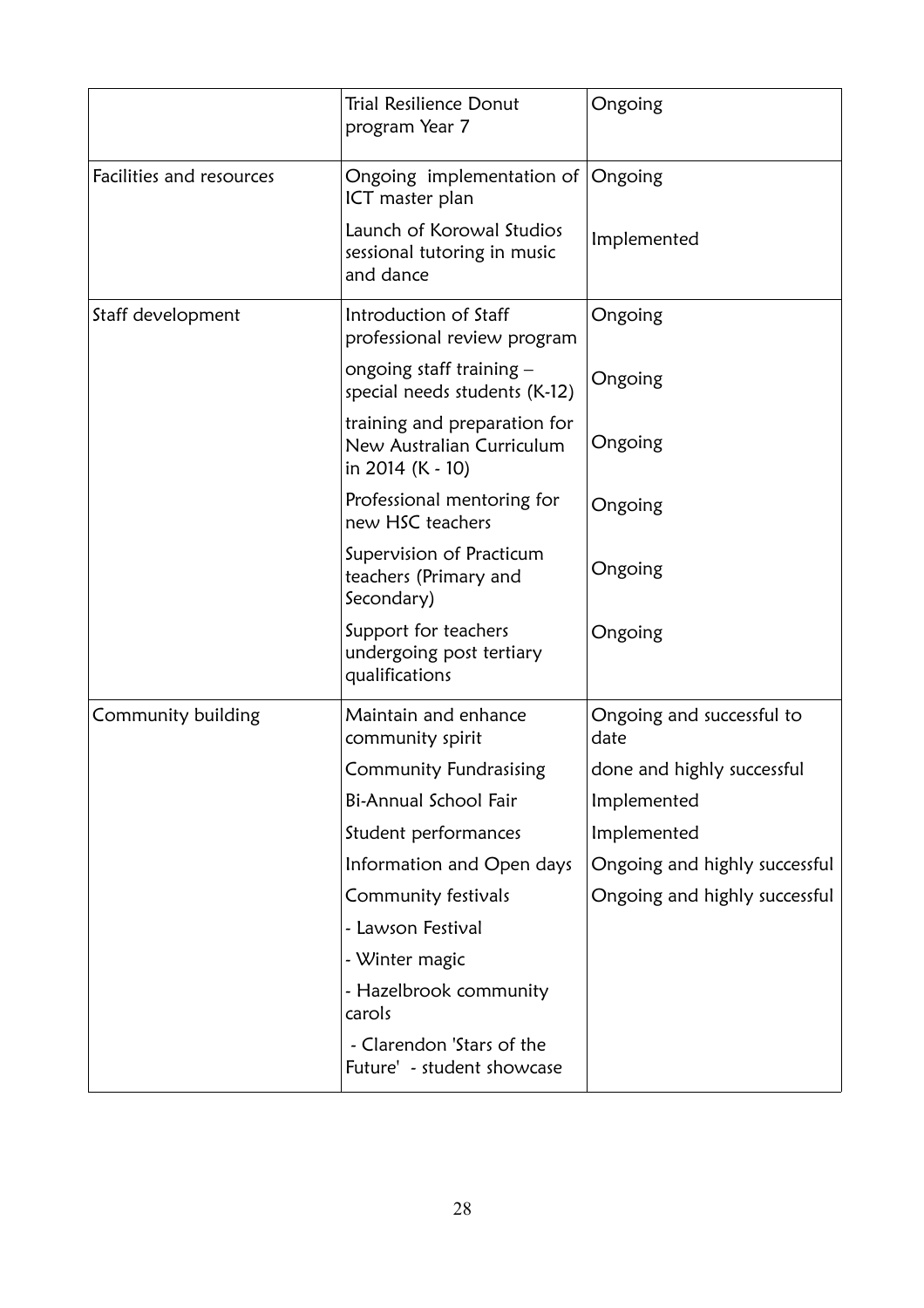| Teaching and Learning    | Ongoing review assessment policies and practice                                                                                   |
|--------------------------|-----------------------------------------------------------------------------------------------------------------------------------|
|                          | Improved literacy/numeracy intervention Years<br>3/4/5/6                                                                          |
|                          | Improved programming for special needs<br>students - SEN online training for teachers<br>working with students with Special Needs |
|                          | Improved performance facilities                                                                                                   |
|                          | Preparation for National Curriculum                                                                                               |
|                          | Refinement and extention of Brain Compatible<br>Learning program $(7 - 12)$                                                       |
| Student Welfare          | Ongoing education of rights and responsibilities<br>charter                                                                       |
|                          | Implementation of Anti-bullying policy                                                                                            |
|                          | Implementation of Primary Living Life well in<br>Schools program                                                                  |
|                          | Primary Kids Matter Mental Health and Well-<br>being training                                                                     |
|                          | Resilience Donut program for Year 7 students                                                                                      |
| Facilities and resources | Ongoing implementation of ICT master plan                                                                                         |
|                          | Further refinement of Korowal Studios                                                                                             |
|                          | Improved resources for student performances                                                                                       |
| Staff development        | IT training                                                                                                                       |
|                          | Inservice and training on programming                                                                                             |
|                          | Implementation of staff Professional Review<br>Program                                                                            |
|                          | Further training Philosophy in Schools                                                                                            |
| Community building       | Development Of Korowal 5 Year Strategic Plan                                                                                      |
|                          | Maintain and enhance community spirit                                                                                             |
|                          | School festival                                                                                                                   |
|                          | Student performances - School and Community                                                                                       |
|                          | Information and Open days                                                                                                         |
|                          | Community festivals                                                                                                               |
|                          | Development of Community engagement<br>strategy $-360$ review                                                                     |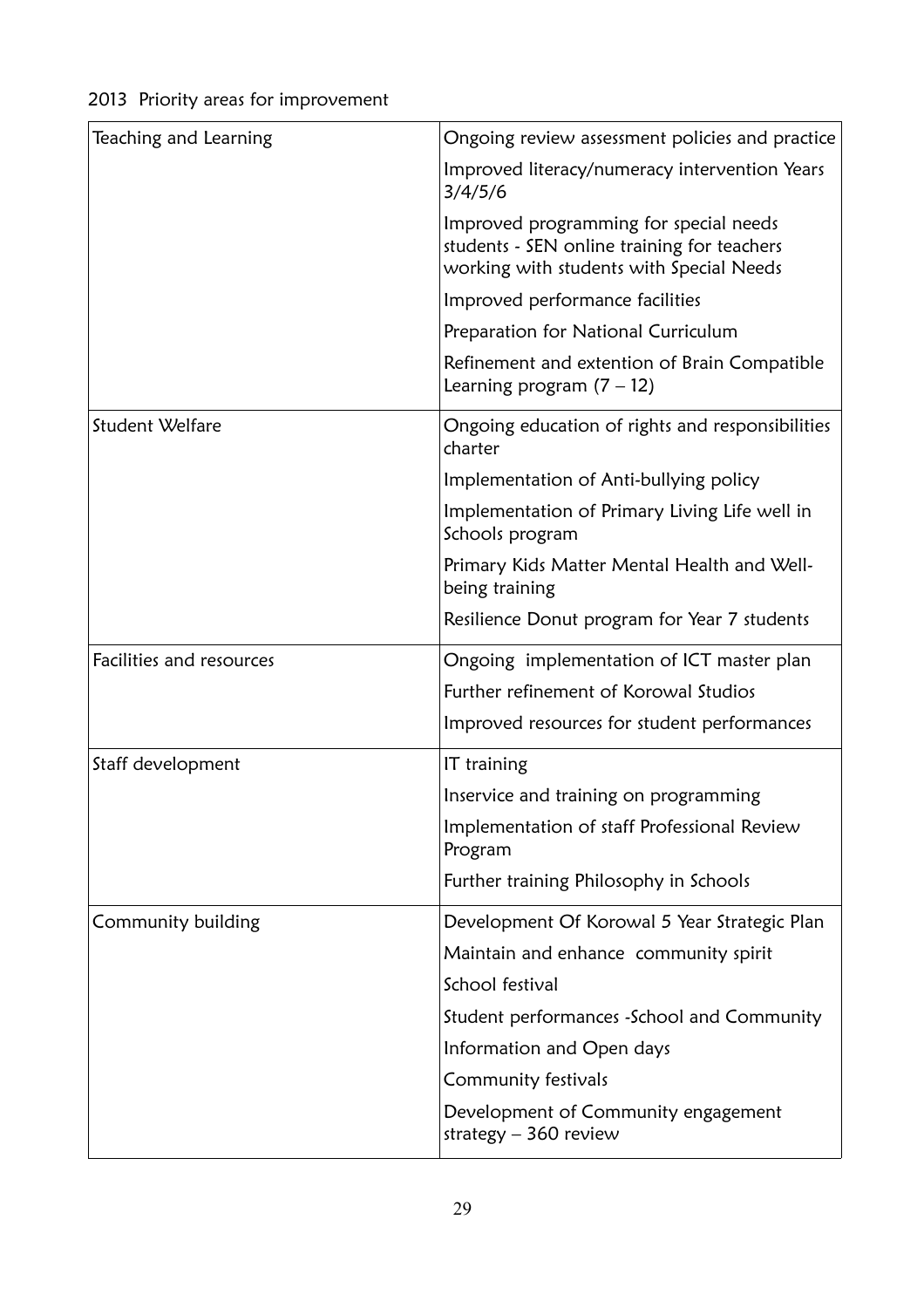| Community PEP talk information Seminars |
|-----------------------------------------|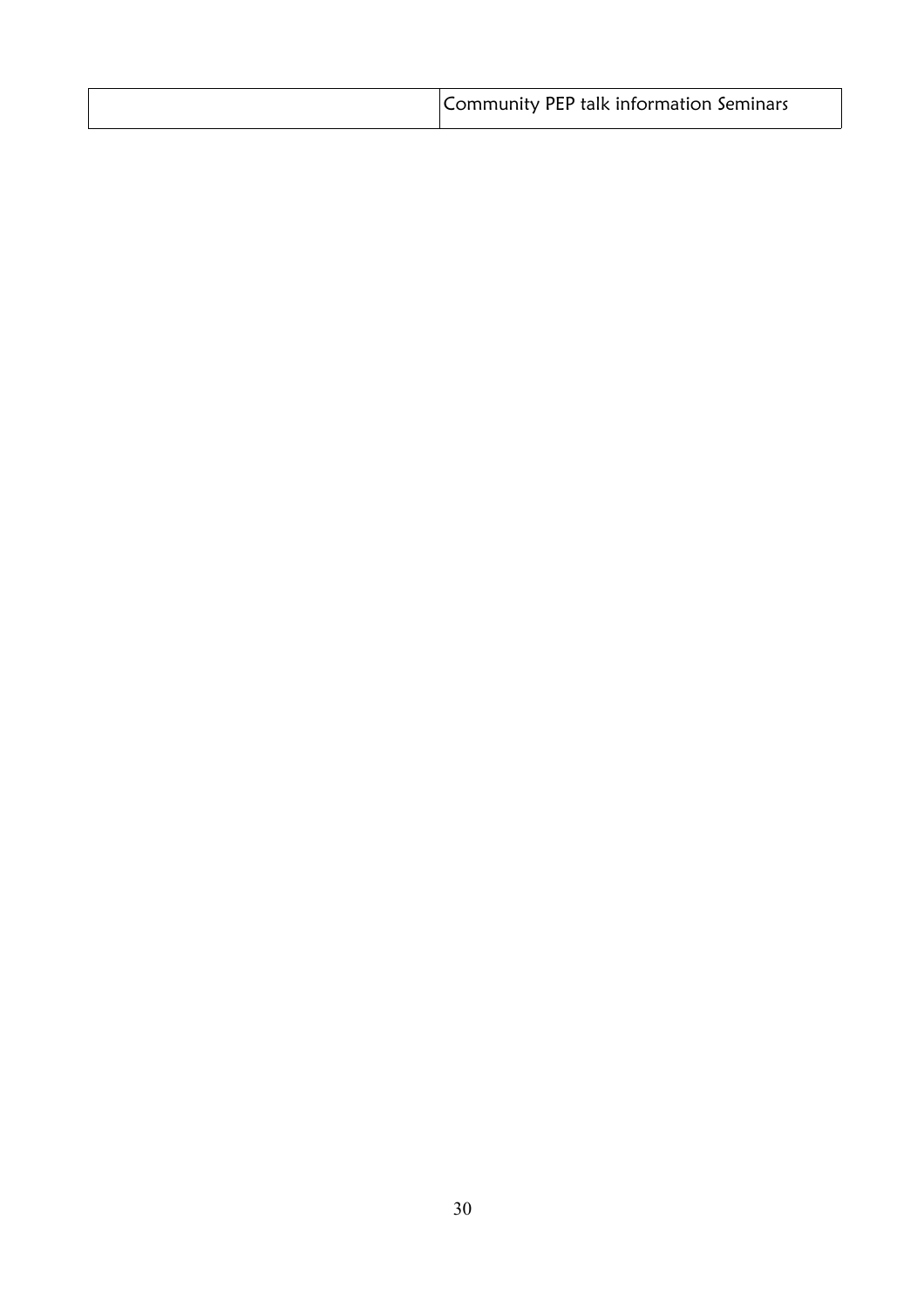# 12. Initiatives promoting respect and responsibility

The school wants all students to recognise that they are valued and integral parts of the school community, with parents and staff providing the care and support that engender self esteem, mutual respect and responsibility. Instinsic to our PD program the school works with staff and students to ensure that students understand their rights and responsibilities as outlined in the student developed "Rights and Responsibilities" charter.

Year 10 student participated in Community Service programs including Paint the Blue read reading program for local preschool and primary school students, Multilit reading program in the Primary School.

Year 10 to 12 student also participated in Community Men's and Women's Health programs and driver Ed. Programs.

The school piloted a Yr 12 to Kindy mentoring program which will continue into 2013.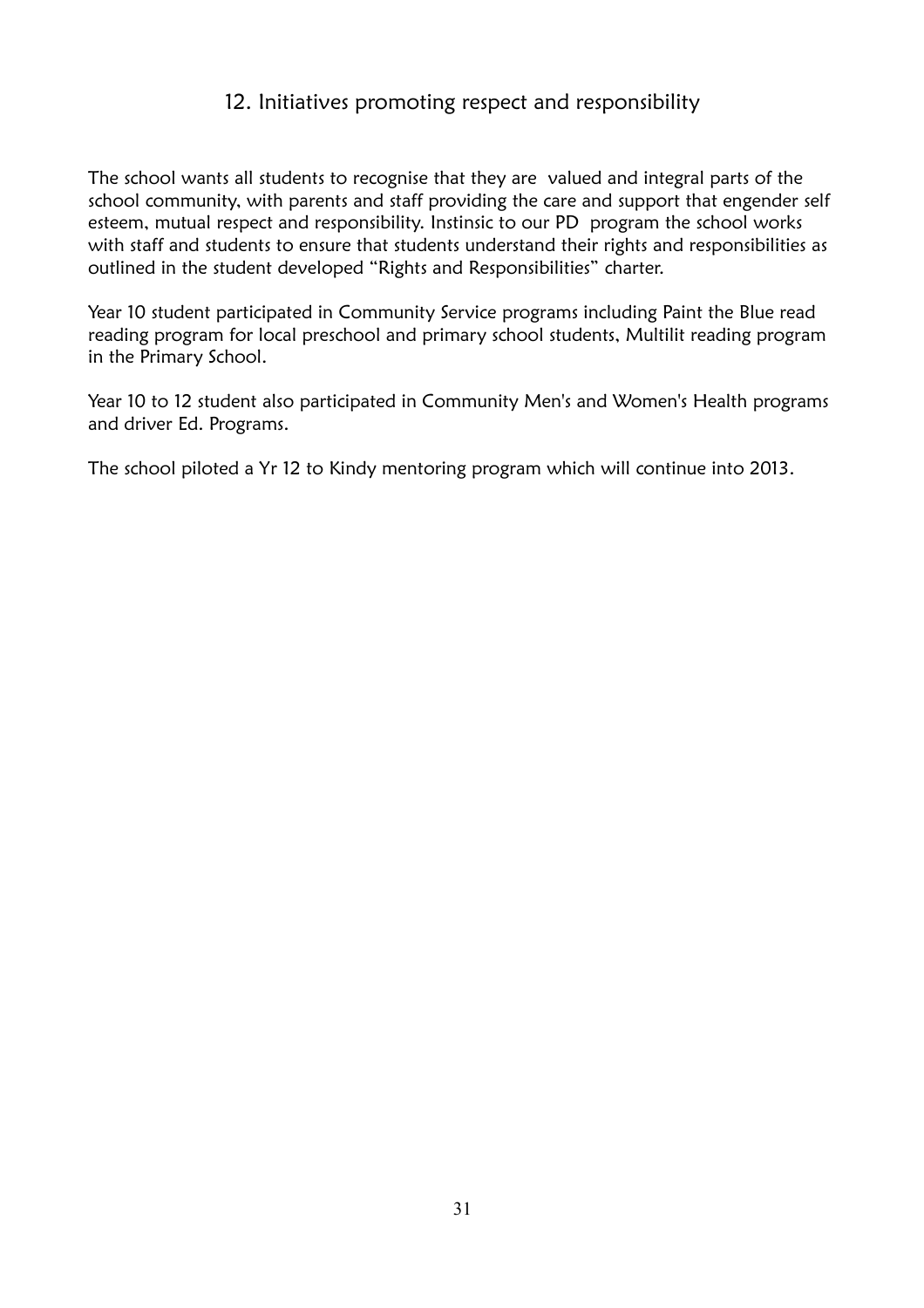### 13. Parent, student, teacher satisfaction

The school operates on a high level of accessibility to teachers. Direct contact and communication is encouraged between parents and teachers.

Parents and teachers are represented in equal numbers on the schools governing body, the Korowal School Council. This body provides a forum for direct feedback to the School executive to enable timely and efficient response to all matters related to satisfactory development and implementation of new policies and programmes. The council concerns itself with staff and student morale issues and provides effective responses when required.

Students are able to directly access the School Executive with requests and concerns, with support and guidance from their class teachers. Students opinion is sought and their feedback considered in most matters directly related to the experience of their school, for example in discussing and planning school camps and excursions or the menu in the school canteen.

The primary and secondary staff meet weekly to enable discussion, feedback and evaluation. This forum enables staff to express their satisfaction or otherwise related to their experience and working conditions in the school.

Informal feedback from all components of the community suggest a very high level of satisfaction, particularly in the areas of staff morale, team commitment, relationships in general and school operations.

All staff completed an Employee Engagement Survey at the start of the year to establish baseline information in relation to satisfaction, morale and professional and personal feedback